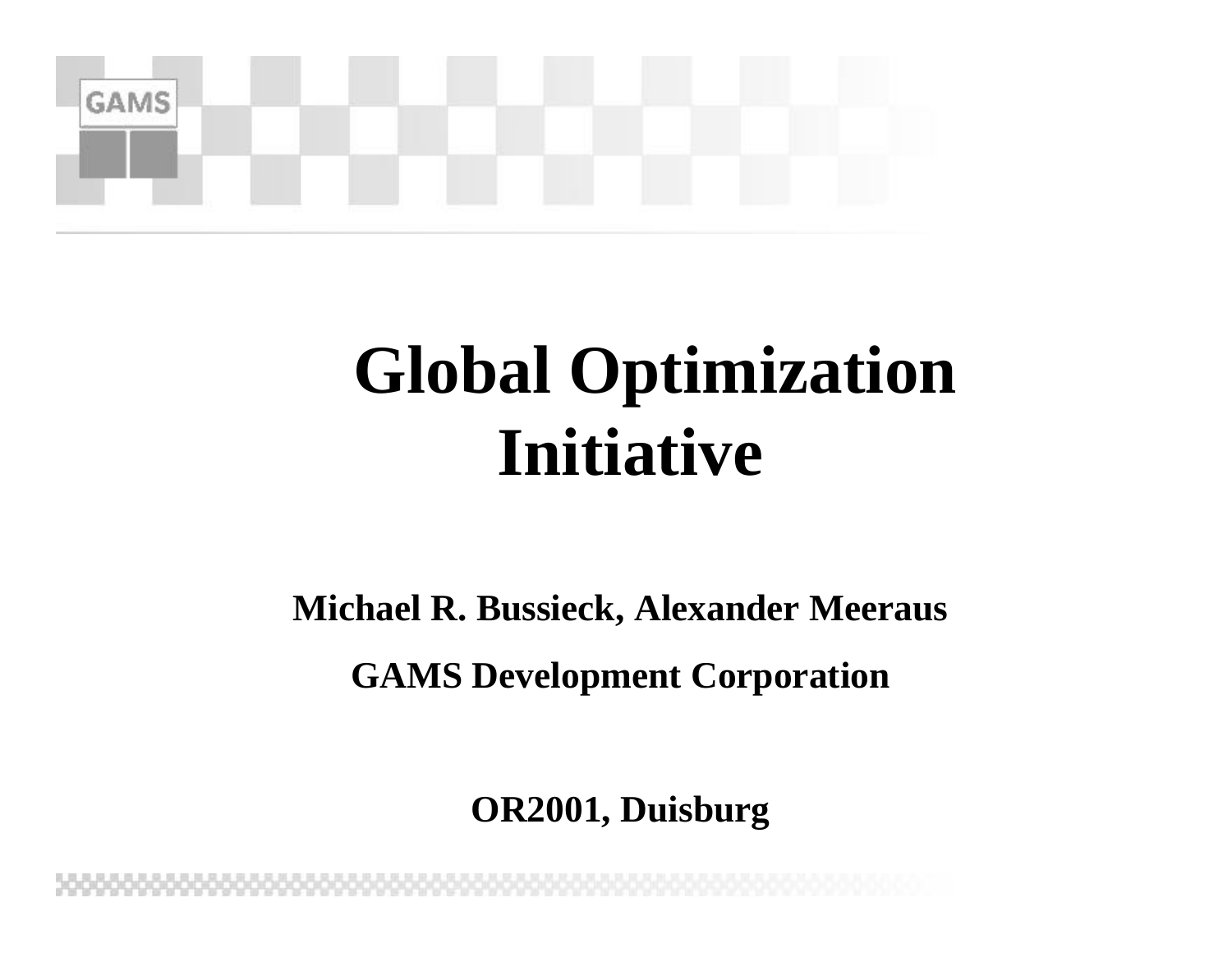![](_page_1_Picture_0.jpeg)

Background and Motivation

www.gamsworld.org

Global Optimization

Future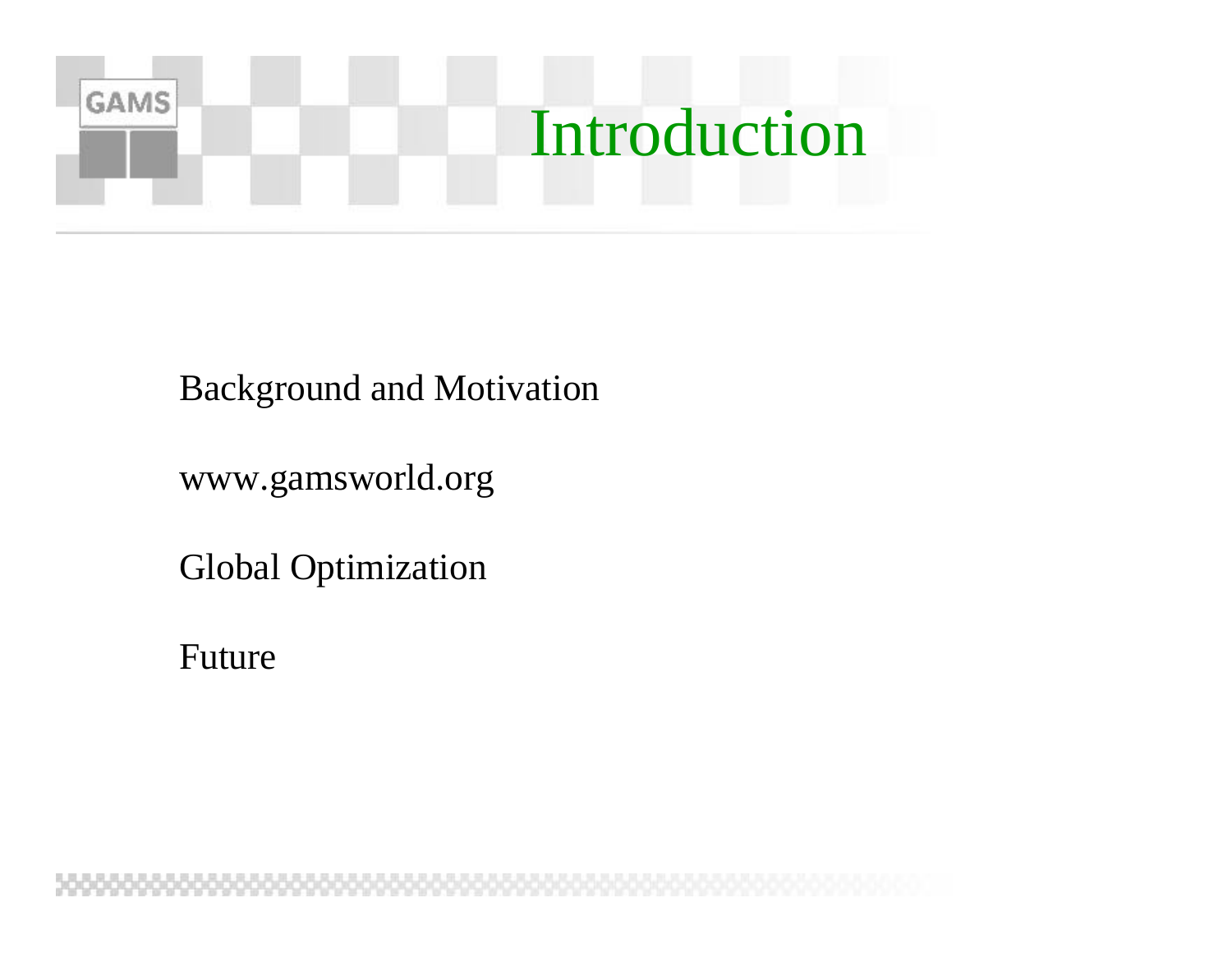## **GAMS** View Points

Research Priorities and Incentives Numeric and Symbolic Software User Risk

nChange in User Focus

**Quality Assurance** 

Dissemination

**Market Segmentation**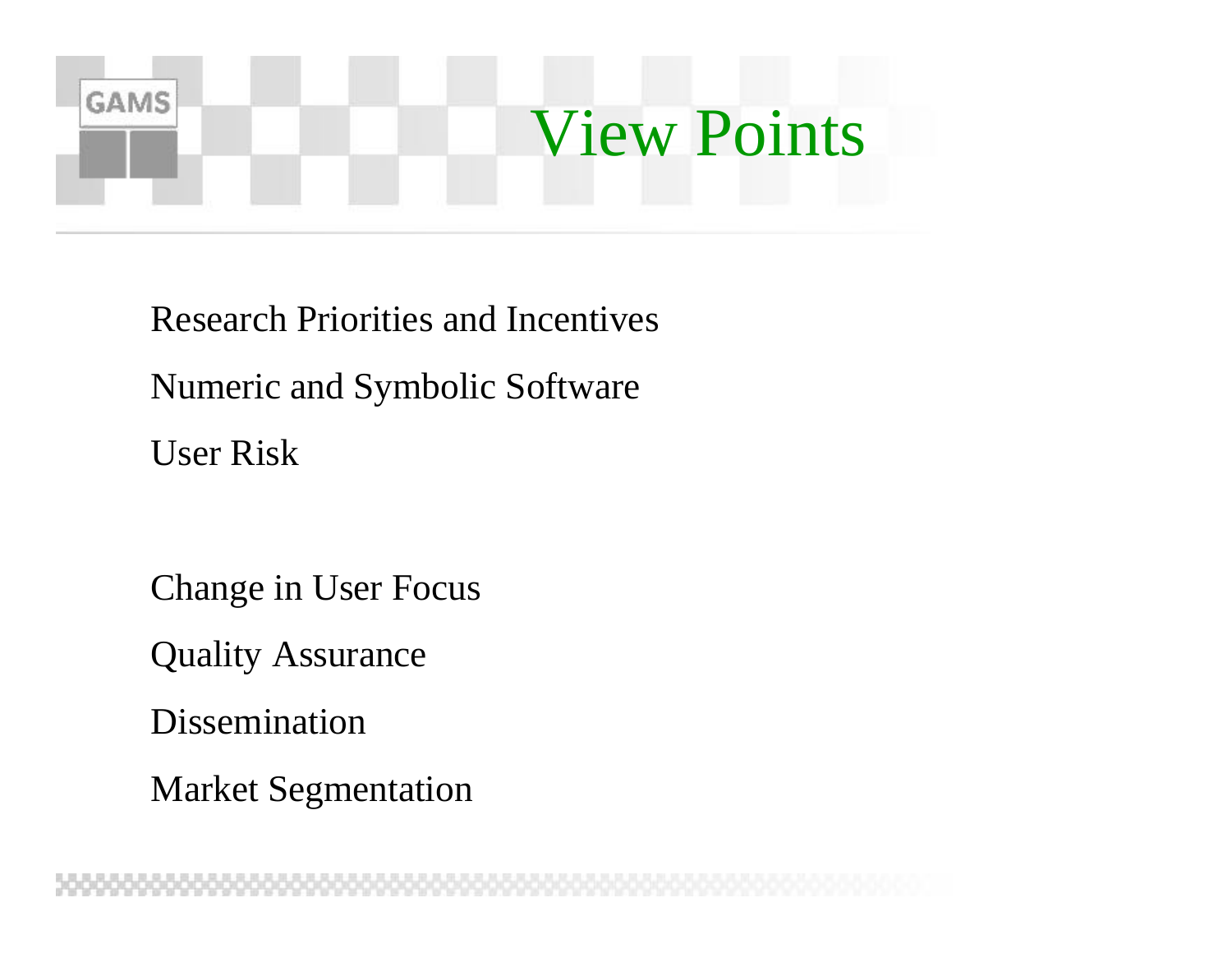### Change in Focus

### **Computation Past**

**GAMS** 

**Model Present**

- **Algorithm limits**  applications
- Problem representation is low priority
- Large costly projects
- Long development times
- Centralized expert groups
- High computational cost, mainframes
- **Users left out**
- **Modeling skill limits** applications
- Algebraic model representation
- Smaller projects
- Rapid development
- Decentralized modeling teams
- Low computational cost, workstations
- Machine independence
- **Users involved**

### **Application Future**

- **Domain expertise limits** application
- Off-the-shelf graphical user interfaces
- Links to other types of models
- Models embedded in business applications
- New computing environments
- Internet/web
- **Users hardly aware of model**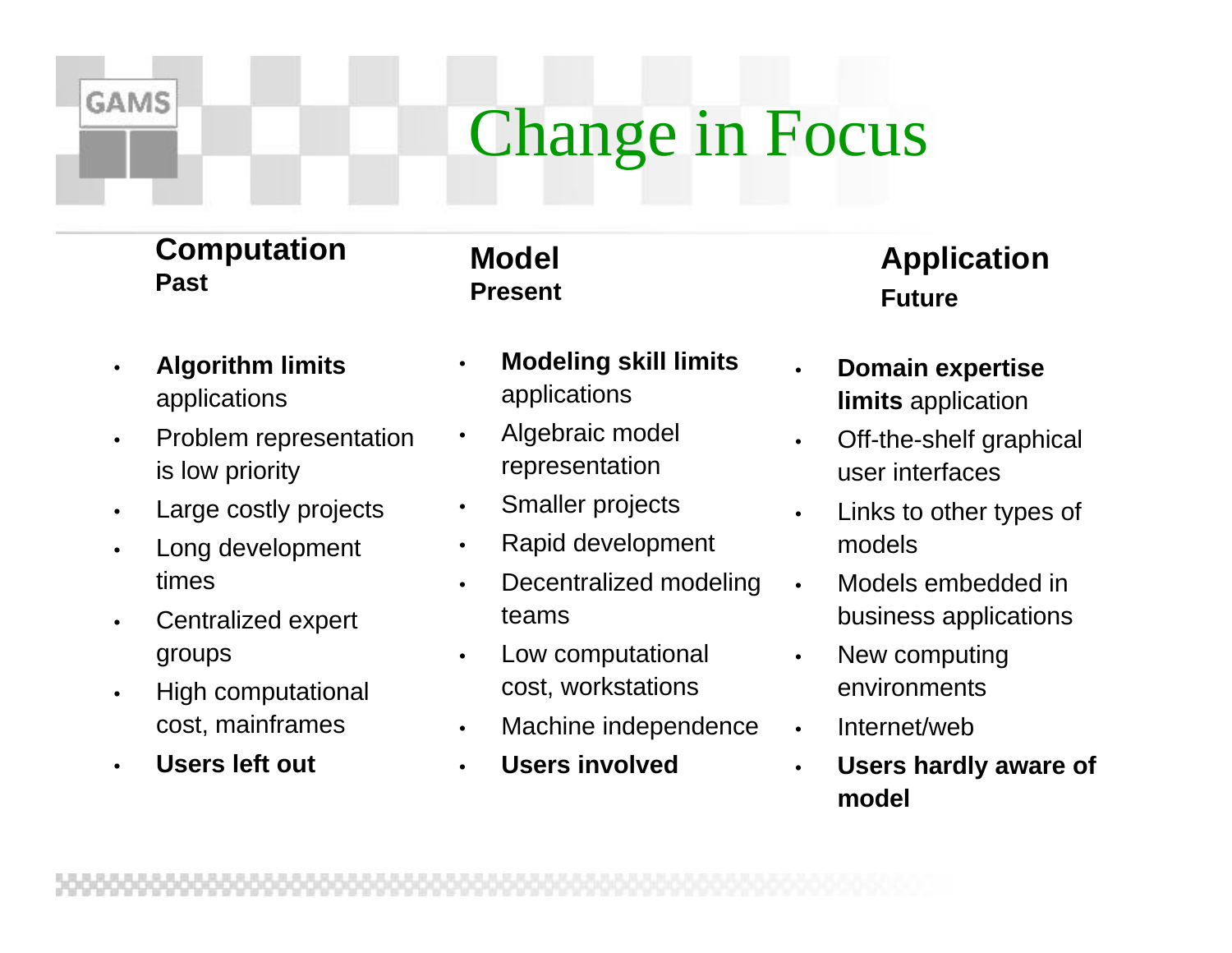## GAMS World Home Page

![](_page_4_Figure_1.jpeg)

**GAMS**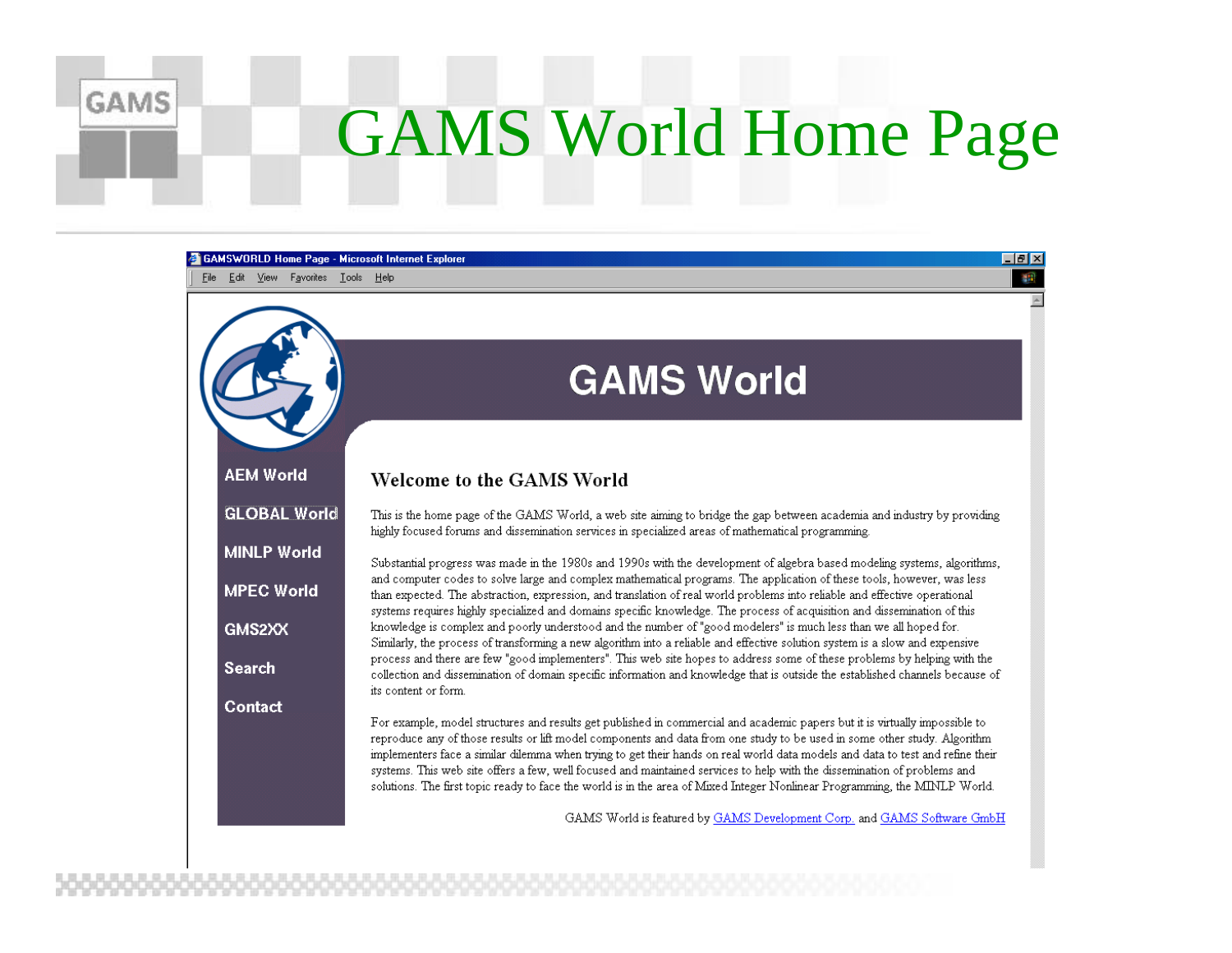## Purpose of GAMS World

…a web site aiming to bridge the gap between academia and industry by providing highly focused forums and dissemination services in specialized areas of mathematical programming.

Substantial progress in the 1980s and 1990s …. application of these tools less than expected …. abstraction, expression, and translation of real world requires highly specialized and domains specific knowledge … process of acquisition and dissemination of this knowledge is complex and poorly understood…process of transforming a new algorithm into a reliable and effective solution system is a slow and expensive…helping with the collection and dissemination of domain specific information and knowledge that is outside the established channels because of its content or form.

**GAMS**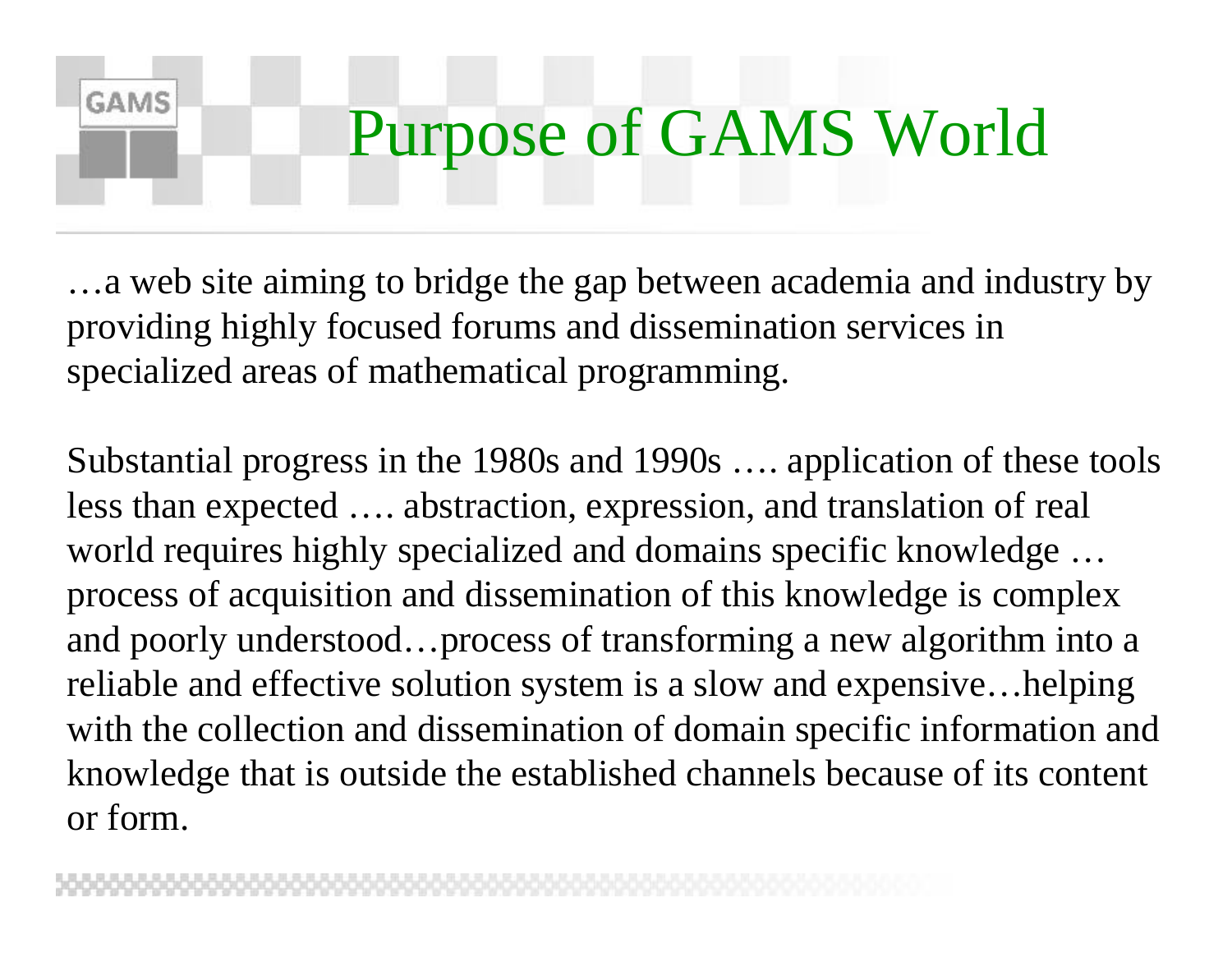# **MINLP World Home Page**

![](_page_6_Picture_1.jpeg)

**GAMS** 

### **MINLP World**

**Editorial Board MINLPLib** 

**MINLP Solvers** 

**MINLP List** 

**Related Links** 

**Search** 

Contact

MINLP World is a forum for discussion and dissemination of information about all aspects of Mixed Integer Nonlinear Programming (MINLP).

MINLP models are models that combine combinatorial aspects with nonlinearities. MINLP models are much more difficult than both Mixed Integer Linear Programming (MIP) and Nonlinear Programming (NLP) models.

MINLP is still a new field, and we cannot yet solve all the problems that naturally fall within this area. It is the purpose of this site to bring people that work with MINLP together. We are interested in practical software (MINLP Solvers), testing, comparison, and quality of solvers (MINLPLib), research in both solution methods and in good model formulations, and in improving the communication between people interested in these topics (Related Links and MINLP list).

MINLP World is featured by GAMS World

Welcome to the MINLP World!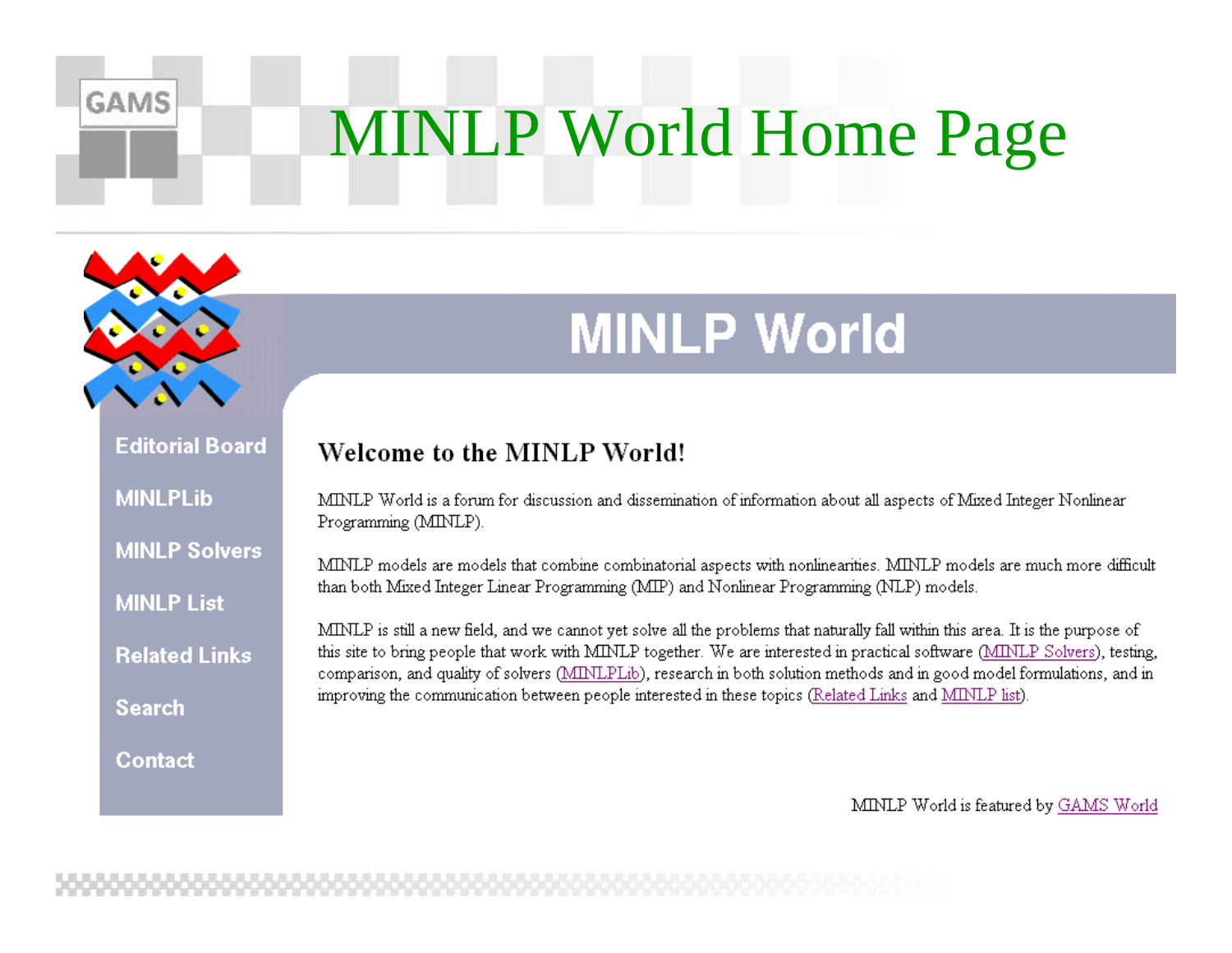# **MPEC World Home Page**

![](_page_7_Picture_1.jpeg)

**GAMS** 

### **MPEC World**

### Welcome to the MPEC World!

**MPECLIb** 

**MPEC List** 

**MPEC Solvers** 

**Related Links** 

MPEC World is a forum for discussion and dissemination of information about all aspects of Mathematical Programs with Equilibrium Constraints (MPEC).

MPEC is a relatively new field (not nearly so mature as LP or NLP), and we cannot yet solve many of the problems that naturally fall within this area. It is the purpose of this site to bring people that work with MPEC together. We are interested in practical software (MPEC Solvers), testing, comparison, and quality of solvers (MPECLib), research in both solution methods and in good model formulations, and in improving the communication between people interested in these topics (Related Links and MPEC list).

**Search** 

**Contact** 

MINLP World is featured by GAMS World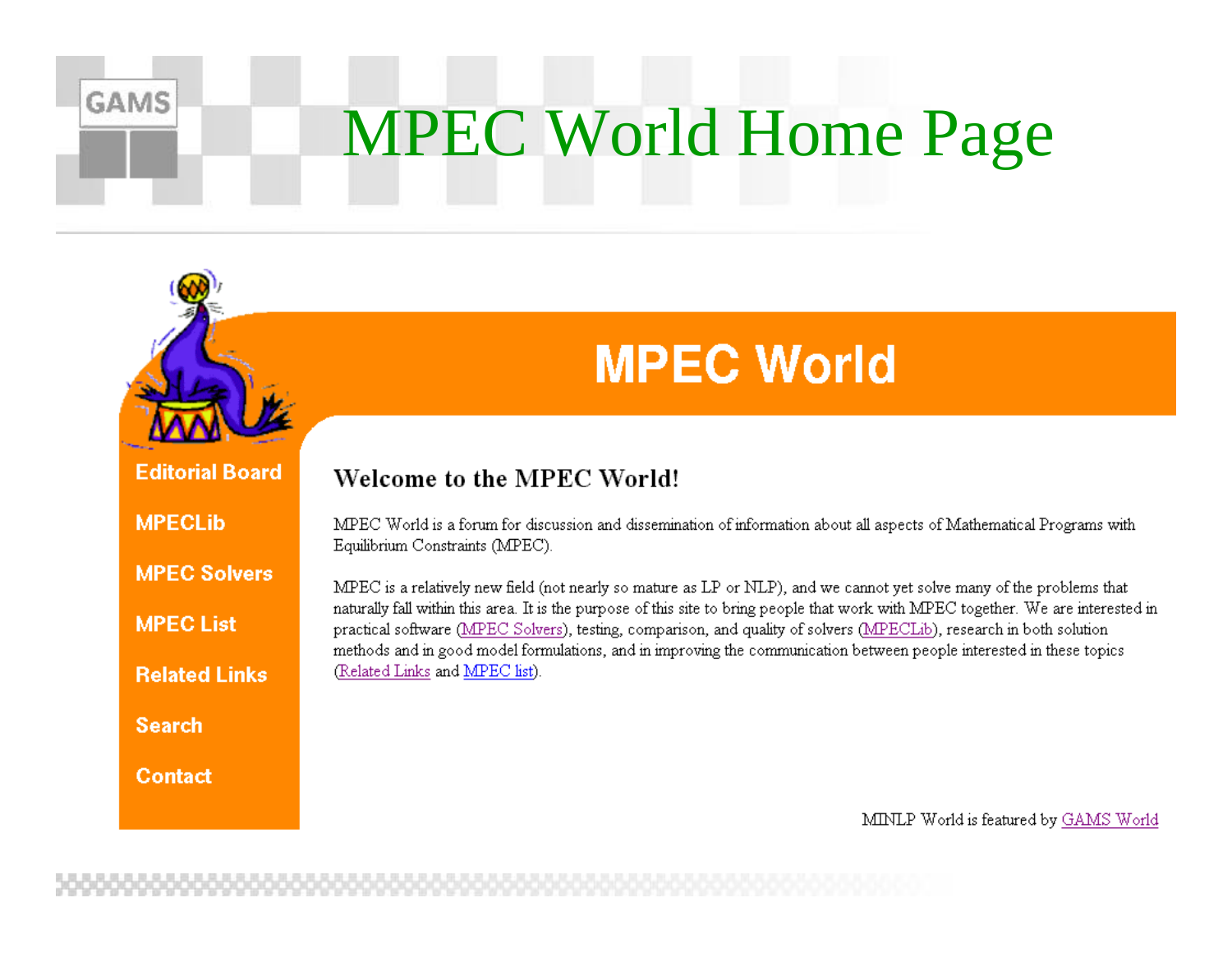## Global World Home Page

### **GLOBAL World**

**Editorial Board** 

**GLOBALLib** 

**GAMS** 

**GLOBAL Solvers** 

**GLOBAL List** 

**Related Links** 

**Search** 

Contact

The Global World is a forum for discussion and dissemination of all aspects of computational methods to find global optimal solutions to nonconvex nonlinear optimization problems.

Recently, general purpose global solution algorithms have been implemented and have matured into reliable solution systems that can be connected to modeling systems. These new developments make the application of nonlinear global optimization methods available to users outside the narrow global research community.

General purpose global nonlinear optimization is a new field and much work needs to be done to test the capabilities and robustness on real world models. We are interested in practical software (see GLOBAL Solvers) and an ever growing, well maintained library of academic and practical client test problems in the GLOBAL Library. Communication is supported by maintaining the GLOBAL list server and related links.

For other specialized topics in the are of mathematical programming consult the GAMS World.

**Welcome to GLOBAL World!** 

GLOBAL World is featured by GAMS World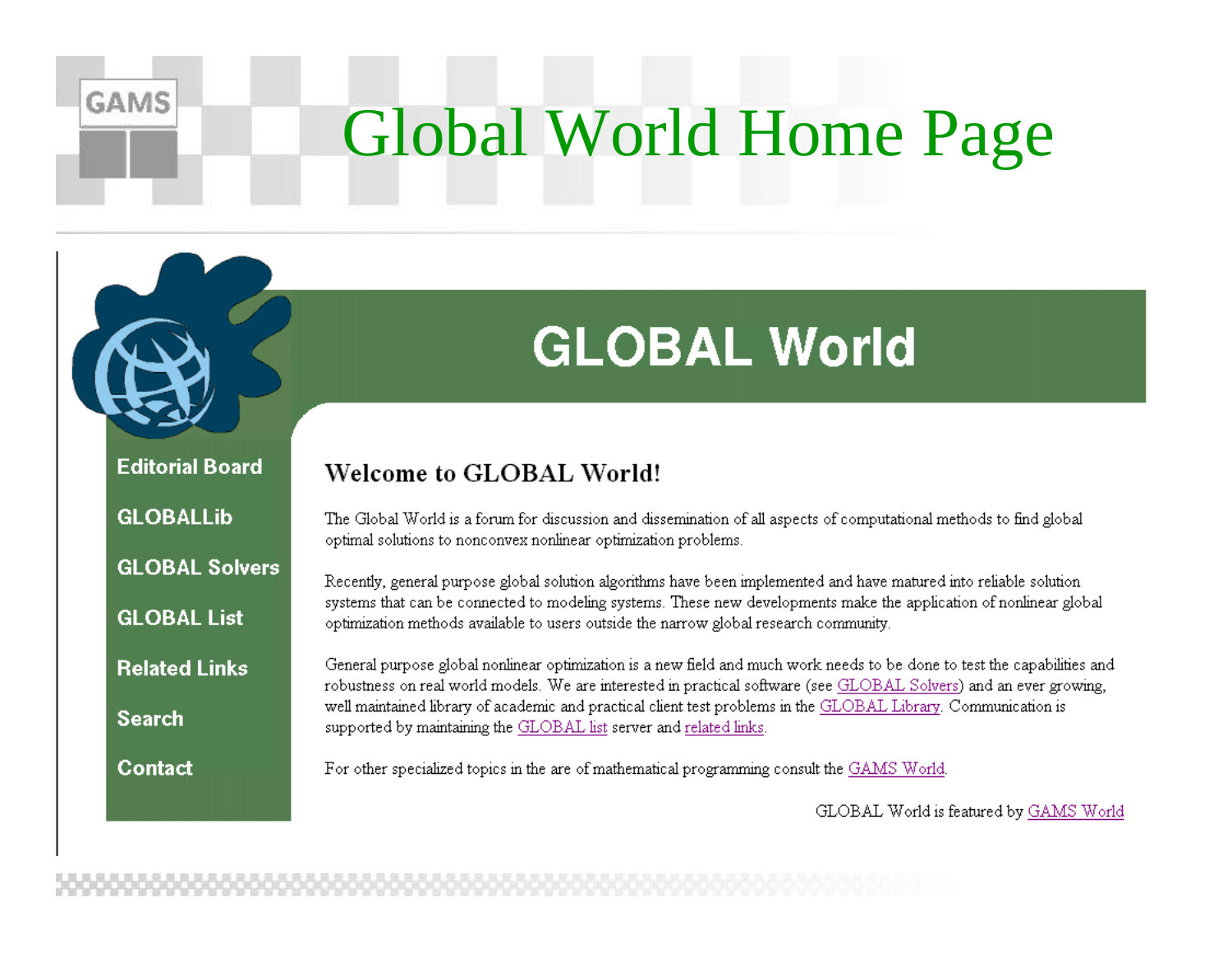## **Editorial Board**

### **Managing Editor**

**GAMS** 

• Alexander Meeraus, GAMS Development Corp., USA

### Advisory Board

- Arne S. Drud, ARKI Consulting & Development, Denmark
- Christodoulos A. Floudas, Department of Chemical Engineering, Princeton University, USA
- Monique Guignard-Spielberg, Wharton School of the University of Pennsylvania, USA
- Josef Kallrath, BASF-AG, Germany
- Leon Lasdon, Management Science and Information Systems Department, College of Business Administration, University of Texas at Austin, USA
- János D. Pintér, Pinter Consulting Services, Canada
- Nikolaos V. Sahinidis, Department of Chemical Engineering, University of Illinois at Urbana-Champaign, **USA**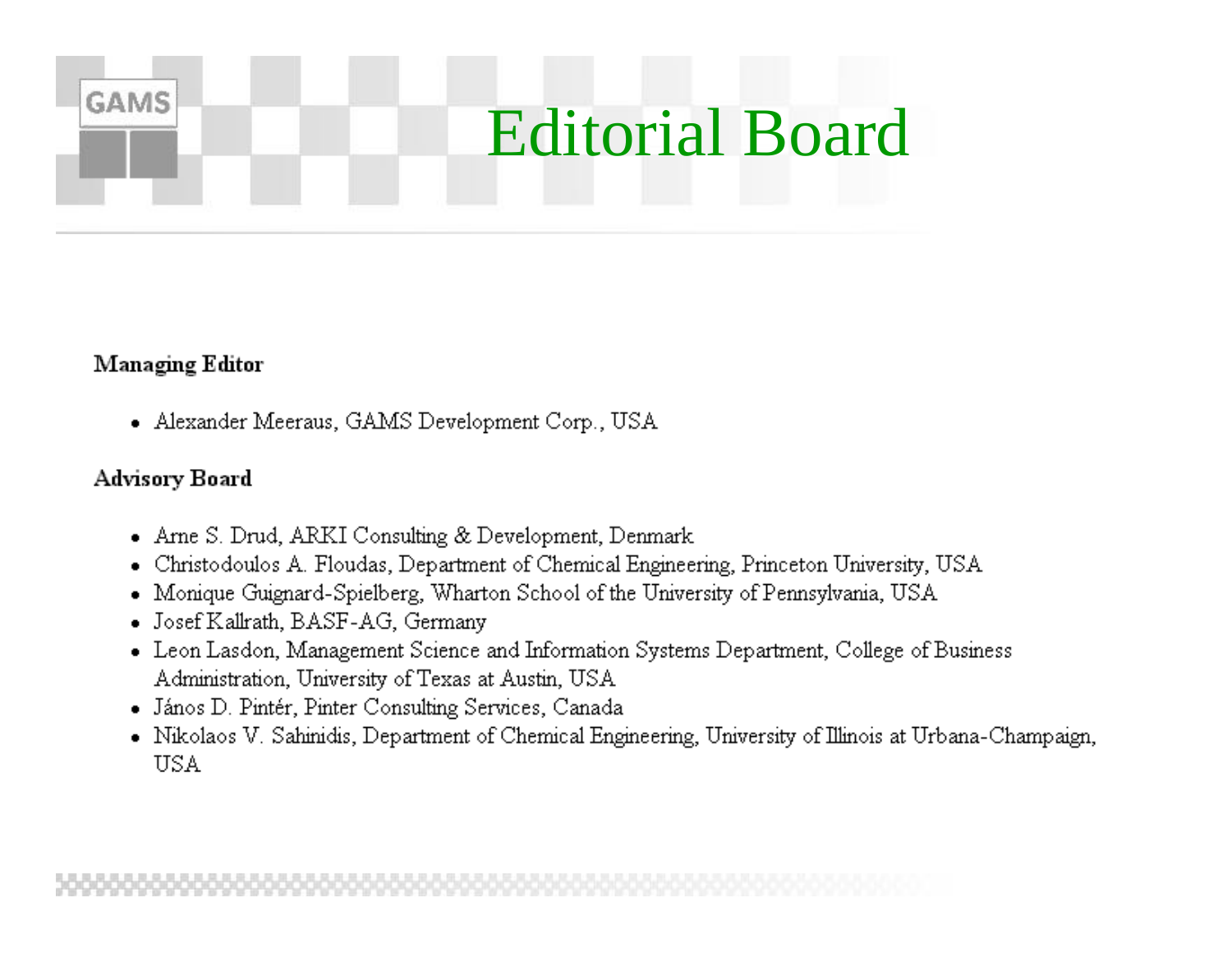## **GAMS** GAMS/GLOBAL Solvers

The solvers differ in the methods they use, in whether they find globally optimal solution with proven optimality, and in the size of models they can handle, and in the format of models they accept.

BARON. Branch-and-Reduce algorithm from N. Sahinidis, University of Illinois Urbana-Champaign

LGO. Lipschitz Global Optimization from Pinter Consulting Services, Canada

OQGRG. OptQuest/GRG algorithms by OptTek Systems and Optimal Methods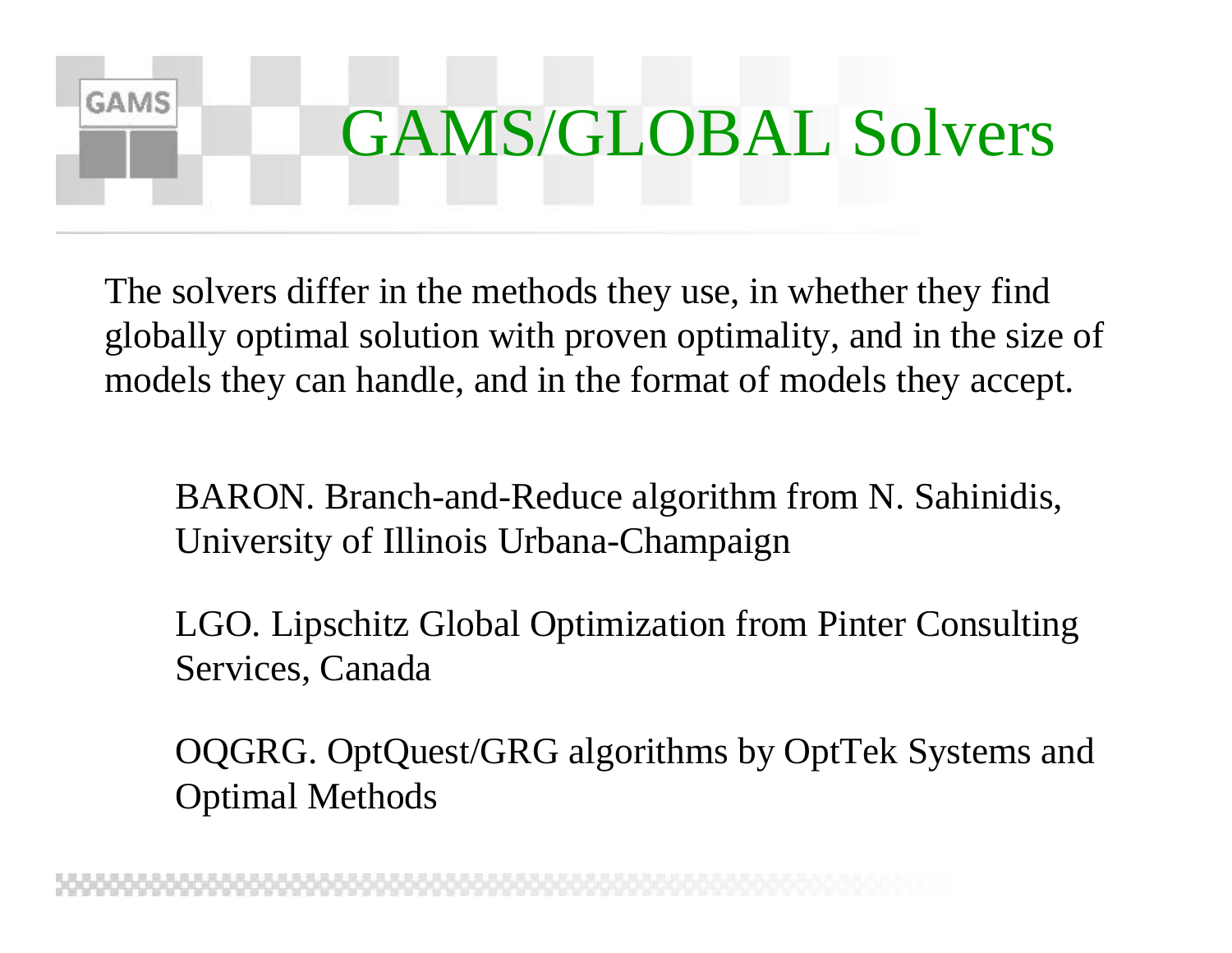## **GAMS** BARON

BARON is a computational system for solving non convex optimization problems to global optimality. Purely continuous, purely integer, and mixed-integer nonlinear problems can be solved with the software. The Branch And Reduce Optimization Navigator derives its name from its combining interval analysis and duality in its reduce arsenal with enhanced branch and bound concepts as it winds its way through the hills and valleys of complex optimization problems in search of global solutions.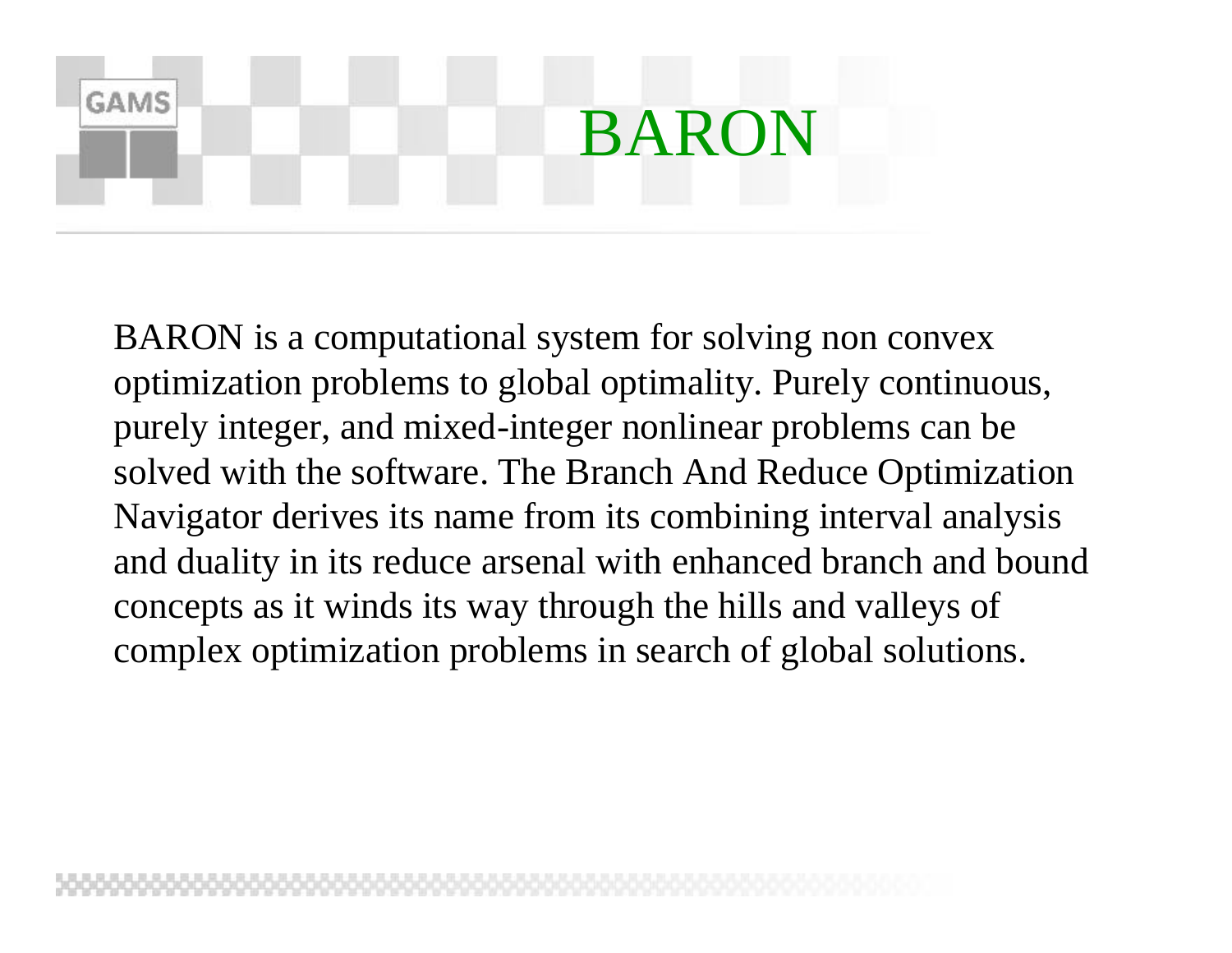![](_page_12_Figure_0.jpeg)

LGO combines rigorous statistical methods with traditional mathematical programming methods to find solutions within well defined bounds. Tailored versions of LGO have been applied successfully in number of large scale special purpose applications.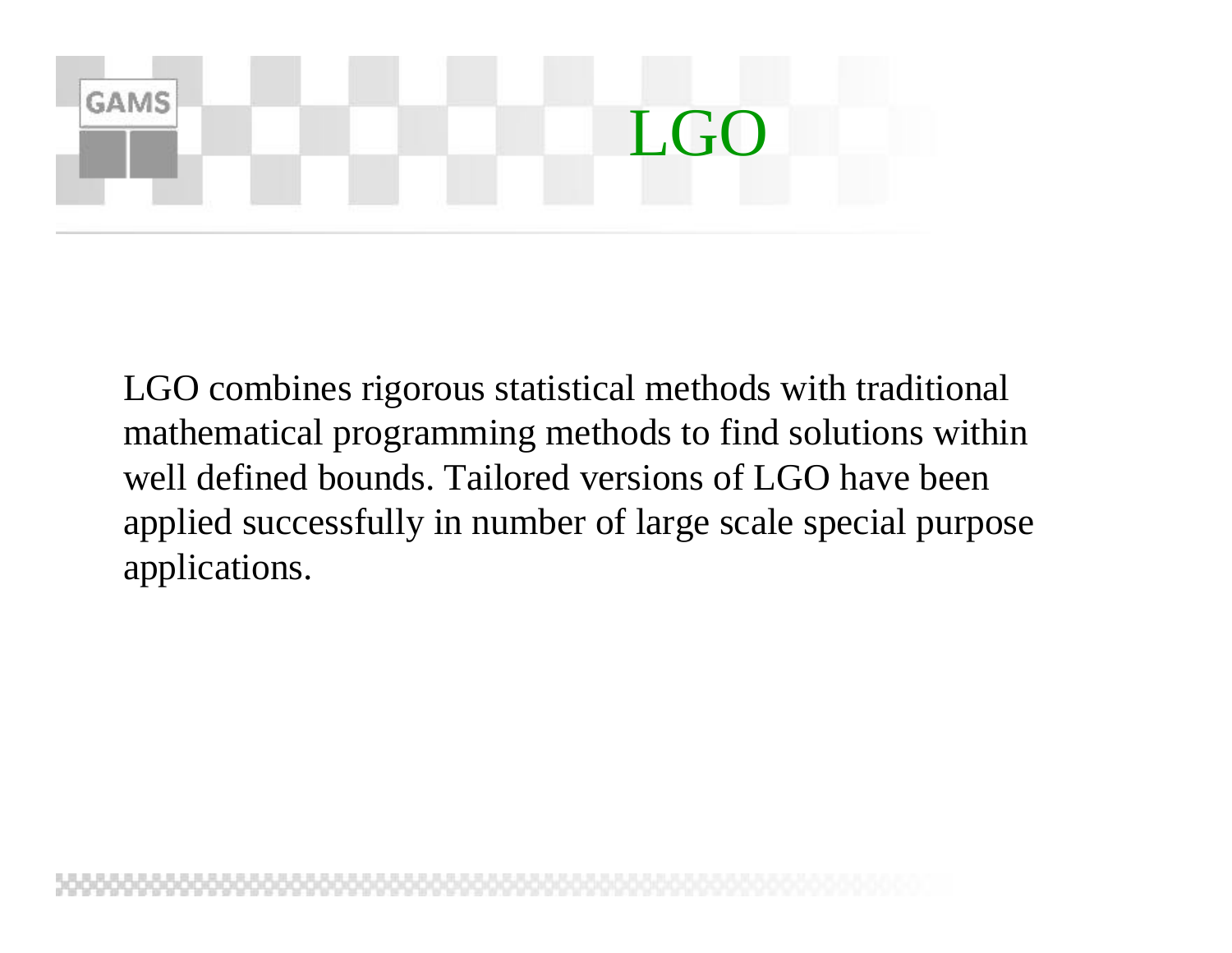## **GAMS** GRG

OQGRG. This system combines the robust nonlinear optimization technology from Optimal Methods with OptTek's state-of-the-art metaheuristic search procedures, including Tabu Search, Neural Networks, and Scatter Search, into a single composite method.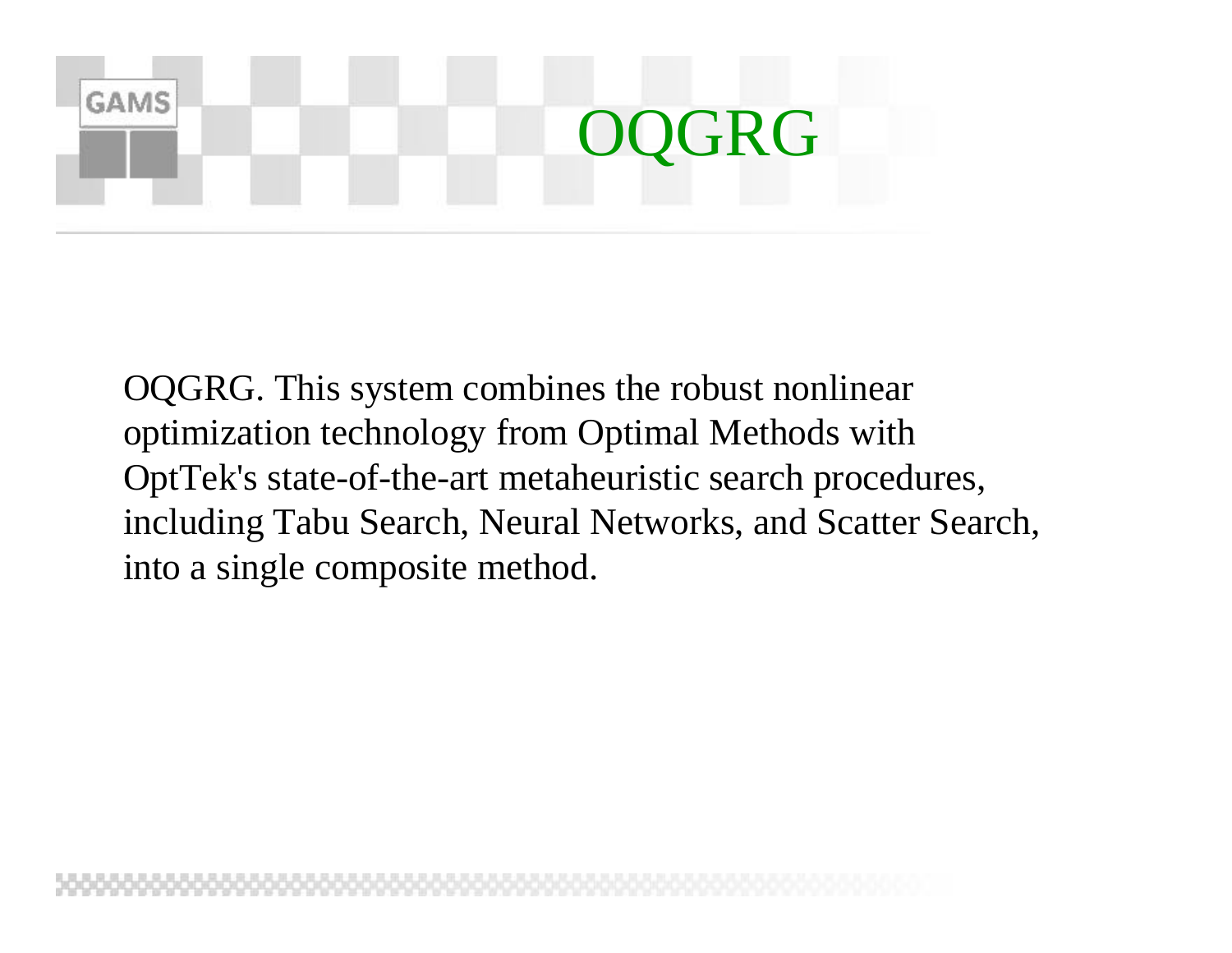## GLOBALLib

GLOBALLib is a collection of Nonlinear Programming models. The purpose of the collection is to provide algorithm developer of global optimization codes with a large and varied set of both theoretical and practical test models

- Browse GLOBALLib by model name
- Browse GLOBALLib by author/contributor
- Download GLOBALLib
- Read more about the organization of models and points in GLOBALLib
- GLOBALLib Changelog

#### Reference

**GAMS** 

GLOBALLib Bibliography

#### **Scalar Models**

The collection has initially been created by combining small-scale models from the literature with large industrial models. We invite everybody to make contributions to the collection. See the contact page for additional information.

Since many industrial models are based on proprietary information, the models have been translated into a scalar format in which documentation and comments have been removed, sets and set operators have been unrolled, and the original data and structure of the model have disappeared. Most industrial users will accept that translated confidential models can be made publicly available. The scalar models are not intended to serve as guidelines for good modeling practice.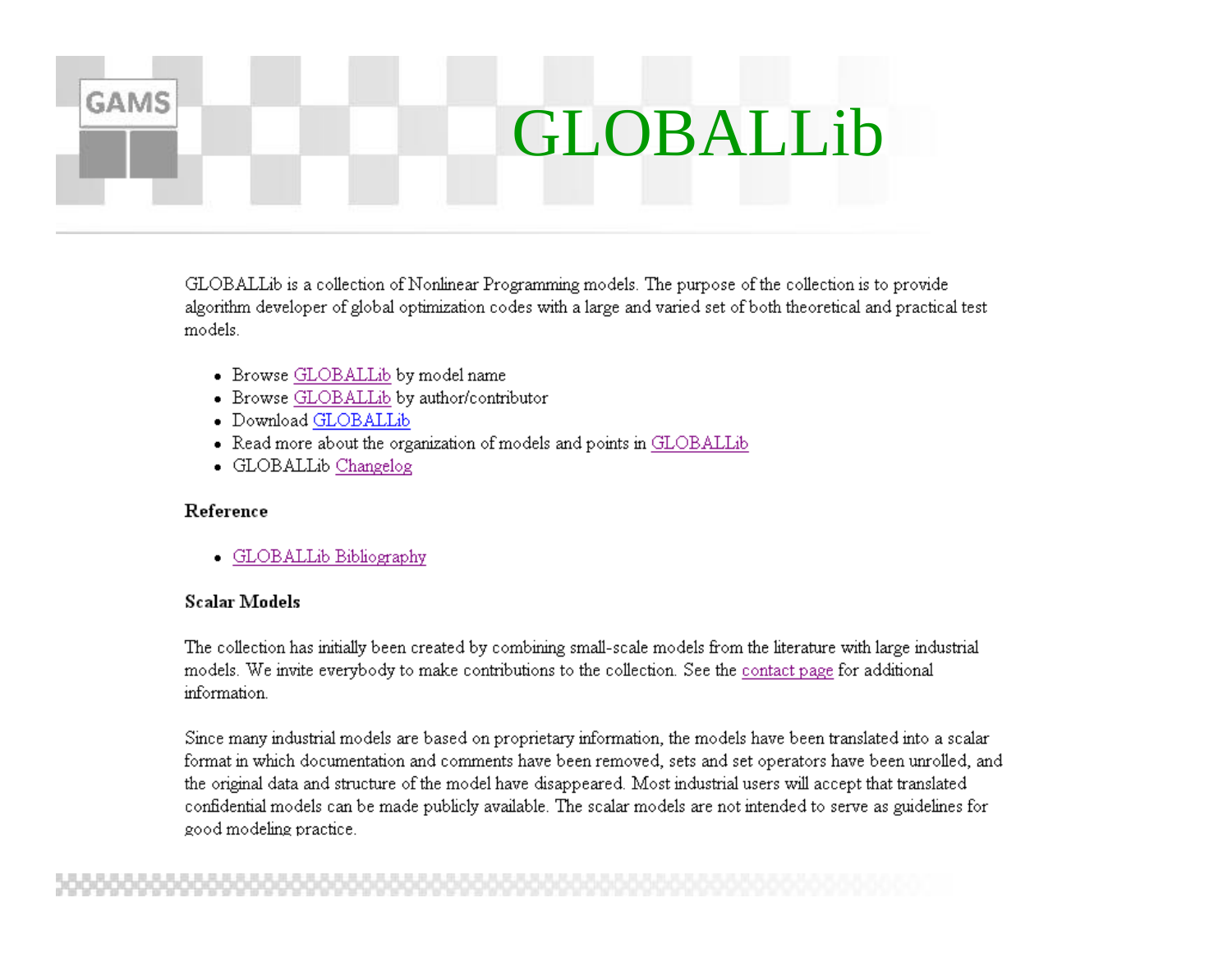## **GLOBALLib Model Statistics**

| Name           | Туре       | #Eqns          | #Vars | #NZ  | #NNZ     | Bestknown | at Point  |
|----------------|------------|----------------|-------|------|----------|-----------|-----------|
| abel           | NLP        | 15             | 31    | 101  | 30       |           |           |
| <u>alkyl</u>   | NLP        | 8              | 15    | 32   | 19       | $-1.7650$ | <u>p1</u> |
| <u>bearing</u> | NLP        | 13             | 14    | 41   | 28       | 1.9517    | <u>p1</u> |
| camege         | NLP        | 243            | 280   | 1356 | 850      |           |           |
| camens         | NLP        | 243            | 280   | 1356 | 850      |           |           |
| camshape100    | NLP        | 201            | 200   | 697  | 299      |           |           |
| camshape200    | NLP        | 401            | 400   | 1397 | 599      |           |           |
| camshape400    | <b>NLP</b> | 801            | 800   | 2797 | 1199     |           |           |
| camshape800    | NLP        | 1601           | 1600  | 5597 | 2399     |           |           |
| catmix100      | NLP        | 201            | 304   | 1203 | 1200     |           |           |
| catmix200      | NLP        | 401            | 604   | 2403 | 2400     |           |           |
| catmix400      | NLP        | 801            | 1204  | 4803 | 4800     |           |           |
| catmix800      | NLP        | 1601           | 2404  | 9603 | 9600     |           |           |
| chain100       | NLP        | 102            | 203   | 704  | 303      |           |           |
| chain200       | NLP        | 202            | 403   | 1404 | 603      |           |           |
| chain400       | NLP        | 402            | 803   | 2804 | 1203     |           |           |
| chain50        | NLP        | 0              | 0     | 0    | $\theta$ |           |           |
| <u>chakra</u>  | NLP        | 42             | 63    | 143  | 41       |           |           |
| chance         | NLP        | 4              | 5     | 17   | 4        | 29.8944   | <u>p1</u> |
| chem           | NLP        | 5              | 12    | 37   | 11       |           |           |
| chenery        | NLP        | 39             | 44    | 133  | 56       |           |           |
| circle         | NT.P       | 1 <sub>0</sub> | 3     | 30   | 30       | 4 5742    | n1        |

**GAMS**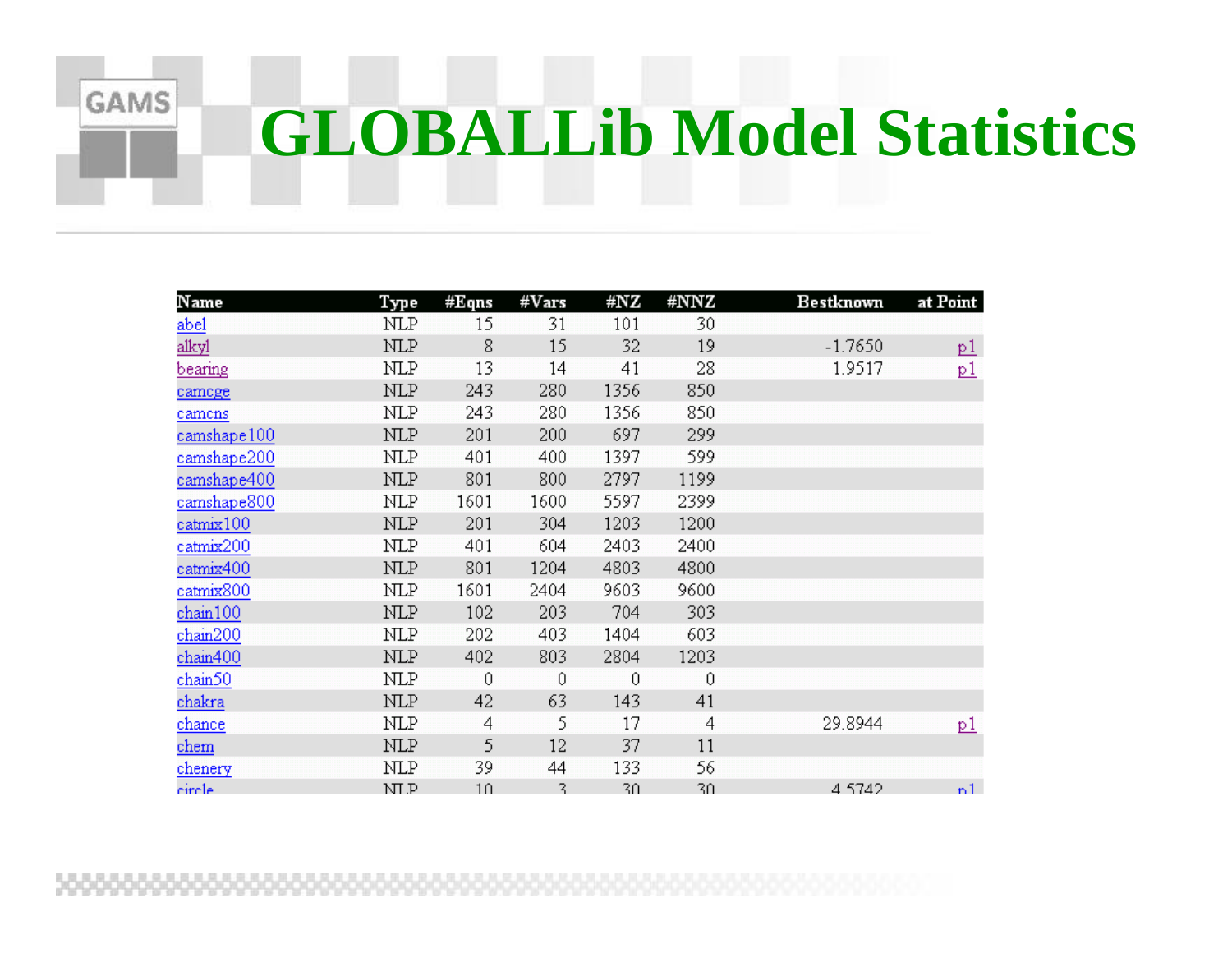### **Model Credits**

| Tendulkar, S | Tesi, A         | $T$ joa, I $B$ | Tronconi, E    | Tuy, H        |
|--------------|-----------------|----------------|----------------|---------------|
| Vanderbei, R | Varbrand, P     | Vicino, A      | Visweswaran, V | von Stryk, O  |
| Wall, T W    | Westerberg, A W | Weyant, J P    | Wilkinson, J H | Williams, A C |
| Wingo, D     | Wollenberg, B F | Wood, A J      | Woolsey, R E D | Wright, MH    |
| Xue, GL      | Yezza, A        | Zenios, S.A.   | Zhou, S        |               |

### **Credit List:**

Abate, M:

**GAMS** 

- Abate, M, Barmish, B R, Murillo-Sanchez, C, and Tempo, R, Application of Some New Tools to Robust Stability Analysis of Spark Ignition Engines : A Case Study. IEEE Trans. Contr. Syst. Tech. 2 (1994), 22.
- $\bullet$  Model:

o ex7 3 6

#### Ackermann, J:

- Ackermann, J, Kaesbauer, D, and Muench, R, Robust Gama-Stability Analysis in a Plant Parameter Space. Automatica 27 (1991), 75.
- · Models:
	- o ex7 3 3
	- o ex7 3 5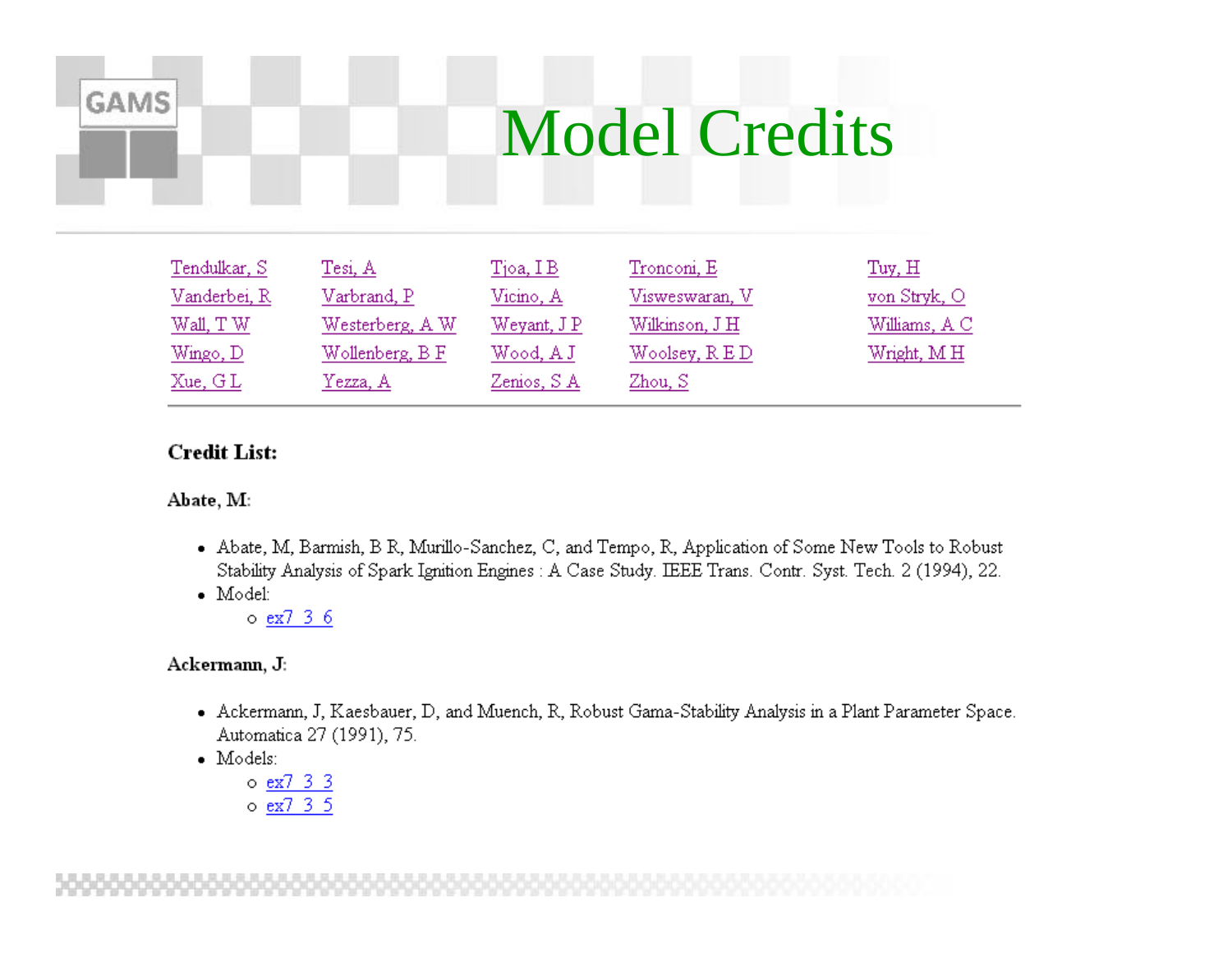### GAMS **Client Models**

o waterz

#### **GAMS Software Client Models:**

- · GAMS Development, GAMS Software Client Models.
- $\bullet$  Models:
	- o 4stufen
	- o beuster
	- $\circ$  deb10
	- $\circ$  deb6
	- $\circ$  deb7
	- $\circ$  deb8
	- $\circ$  deb9
	- $\circ$  detfl
	- o johnall
	- $\circ$  saa 2
	- o var con10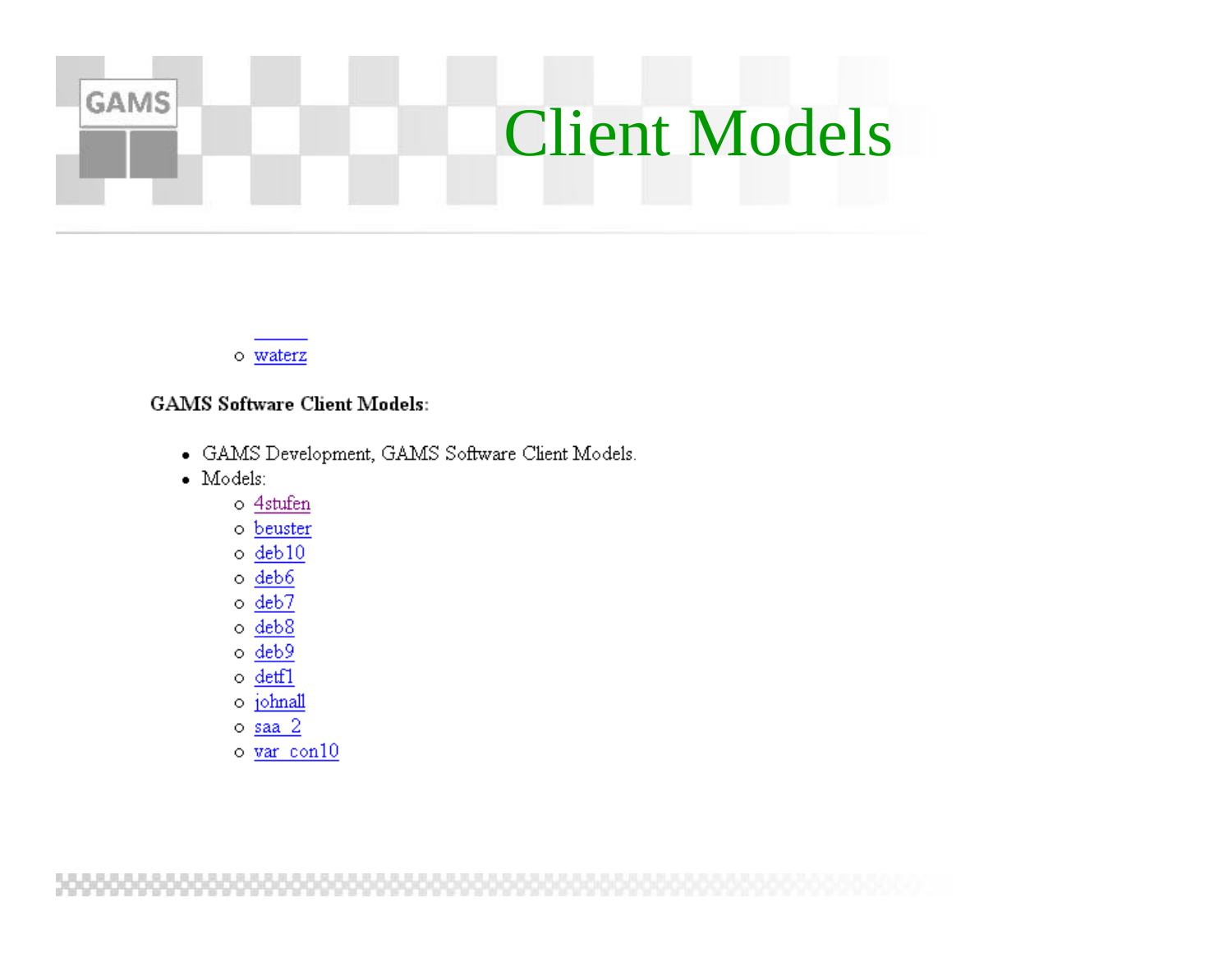## Sample 'scalar' model (1)

### alkyl.gms:

#### Reference:

**GAMS** 

- Berna, T, Locke, M, and Westerberg, A W, A New Approach to Optimization of Chemical Processes. American Institute of Chemical Engineers Journal 26, 1 (1980), 37-43.
- Original source: GAMS Model of alkyl.gms from GAMS Model Library

#### Point:  $p1$ Best known point: p1 with value -1.7650

```
NLP written by GAMS Convert at 07/26/01 10:00:56
\pmb{\pi}\star^\starEquation counts
^\starTotal
                               E
                                            Germanics in the \mathbf{L}_{\mathrm{max}}\mathbf N\mathbf X\Omega\Omega\Box8.
                               8
                                                                                       \Omega\starVariable counts
4
4
                                             b
                                                           i
                                                                                   s2s
                               \mathbf xsis.
                                                                                                   SC.
                                                                                                                 si
\pmb{\pi}cont binary integer
                                                                    sos1
          Total
                                                                                 3032sint
                                                                                              scont
               15
*
                             15
                                             \circ\circ\mathbf{O}0
                                                                                                     \mathbf{O}\circ\pmb{\pi}FXΩ.
                              \circ\circ\cup\mathbf{O}0
                                                                                                     \mathbf{O}\circ\star\pmb{\pi}Nonzero counts
\starTotal
                                           \rm NLDLL
                        const
                                           19
\star32
                             13
                                                           \circ
```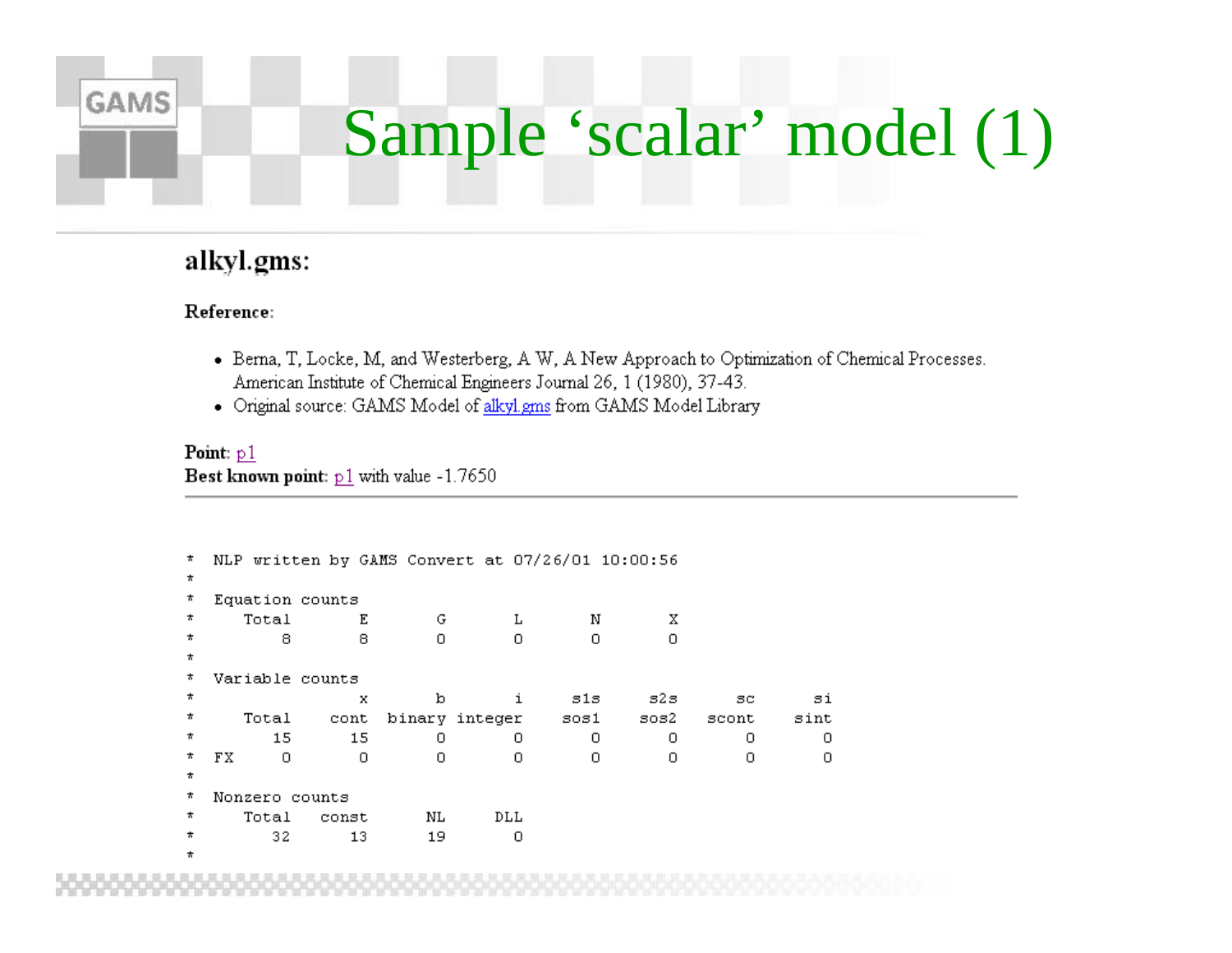## Sample 'scalar' model (2)

e2.. - 0.819672131147541\*x2 + x5 - 0.819672131147541\*x6 =E= 0;

e3.. 0.98\*x4 - x7\*(0.01\*x5\*x10 + x4) =E= 0;

e4.. -  $x2*x9 + 10*x3 + x6 = E = 0$ ;

e5.. x5\*x12 - x2\*(1.12 + 0.13167\*x9 - 0.0067\*x9\*x9) =E= 0;

e6.. x8\*x13 - 0.01\*(1.098\*x9 - 0.038\*x9\*x9) - 0.325\*x7 =E= 0.57425;

e7.. x10\*x14 + 22.2\*x11 =E= 35.82;

e8..  $x11* x15 - 3* x8 = E = -1.33;$ 

\* set non default bounds

**GAMS** 

 $x2.up = 2;$  $x3.up = 1.6;$  $x4.up = 1.2$ ;  $x5.up = 5;$  $x6. up = 2;$  $x7.10 = 0.85$ ;  $x7.up = 0.93$ ;  $x8.10 = 0.9$ ;  $x8.up = 0.95$ ;  $x9.10 = 3$ ;  $x9.up = 12$ ;  $x10.10 = 1.2; x10.up = 4;$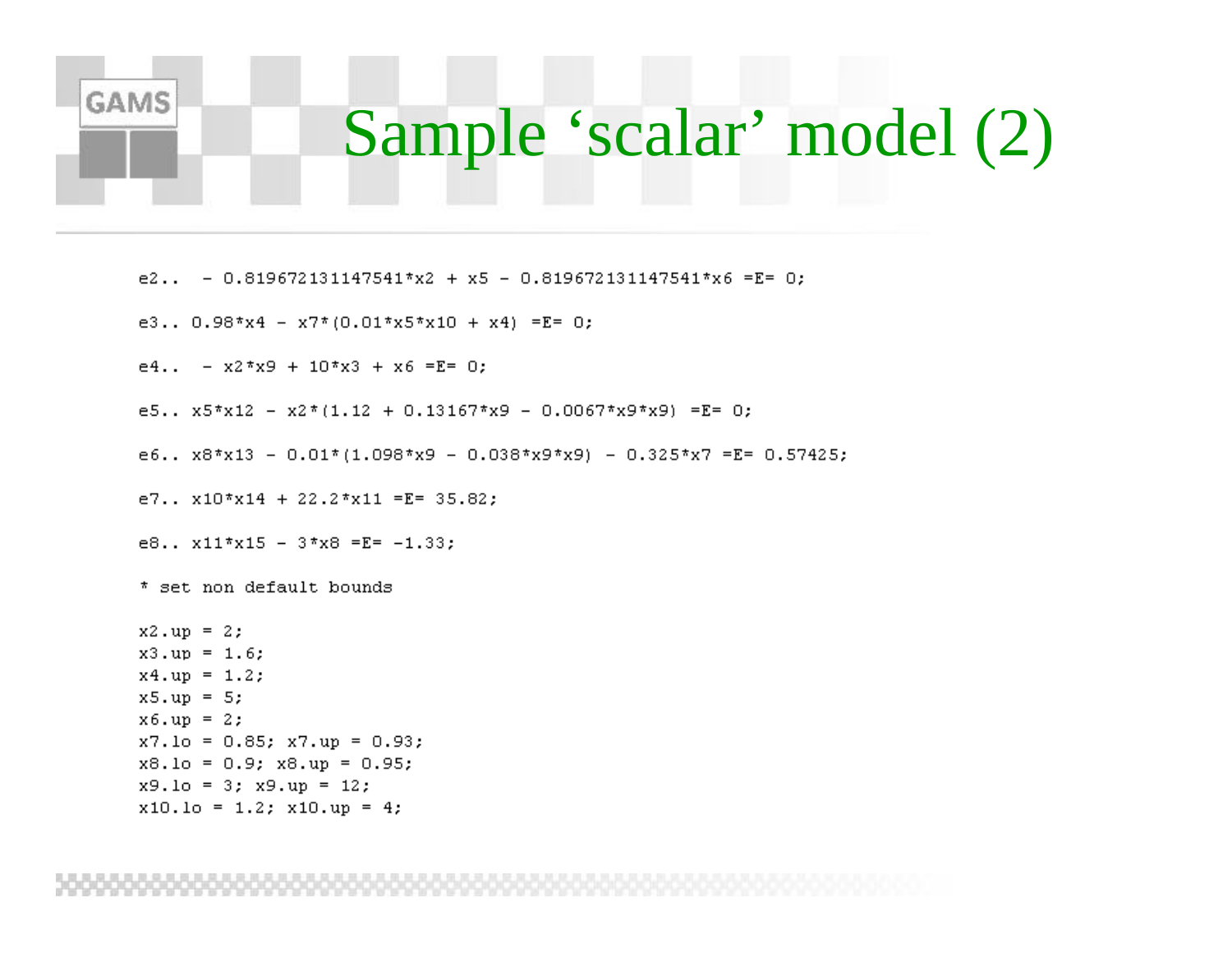# Sample 'scalar' model (3)

```
x3.1 = 1.2;x4.1 = 1.1;x5.1 = 3.048;
x6.1 = 1.974;x7.1 = 0.893;x8.1 = 0.928;x9.1 = 8;
x10.1 = 3.6;x12.1 = 1;x13.1 = 1;
x14.1 = 1;x15.1 = 1;
```
**GAMS** 

\* set non default marginals

Model  $m / all / j$ 

```
m.limrow=0; m.limcol=0;
```
\$if NOT '\*gams.u1\*' == '' \$include '\*gams.u1\*'

Solve m using NLP minimizing objvar;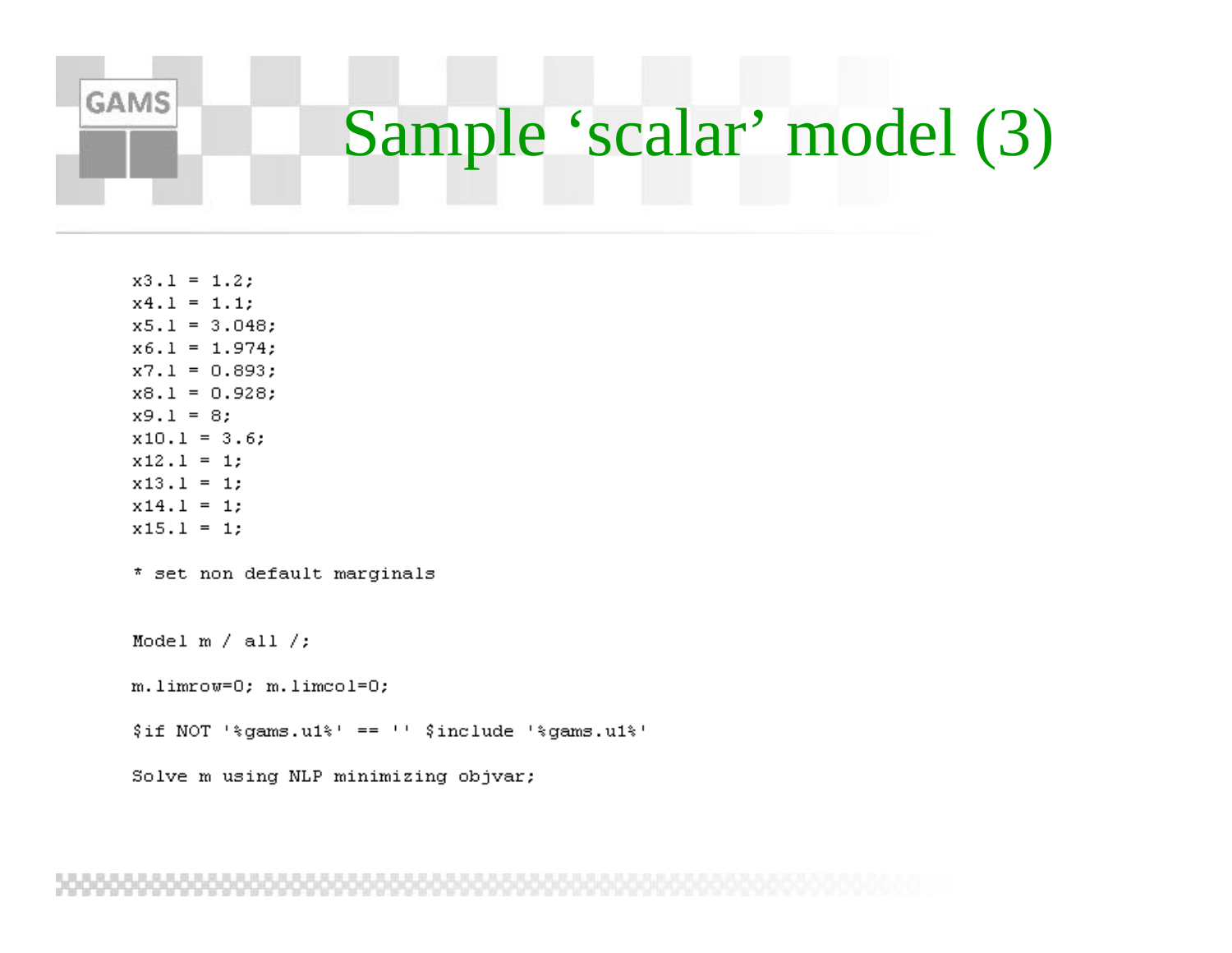## **Point Information**

### Point p1 for model **bearing.gms** (Best known point)

Solution found by BARON Solution value: 1.95173322000

#### Point: p1

**GAMS** 

*\$ontext* Solution found by BARON Solution value: 1.95173322000 *Sofftext*  $e1.m = 0.1000000000000E-03;$  $e2.m = 0.1000000000000E-03;$  $e3.m = 0.678797965783E-01;$  $e4.m = -0.100471493287E-04;$  $e5.m = -66740.1820898$  $\cdot$  $e6.m = -0.192279198322E-03;$ *\$offlisting*  $e7.m =$ 2.28831817941  $\cdot$  $e8.m = -0.228657564414E-01$ ;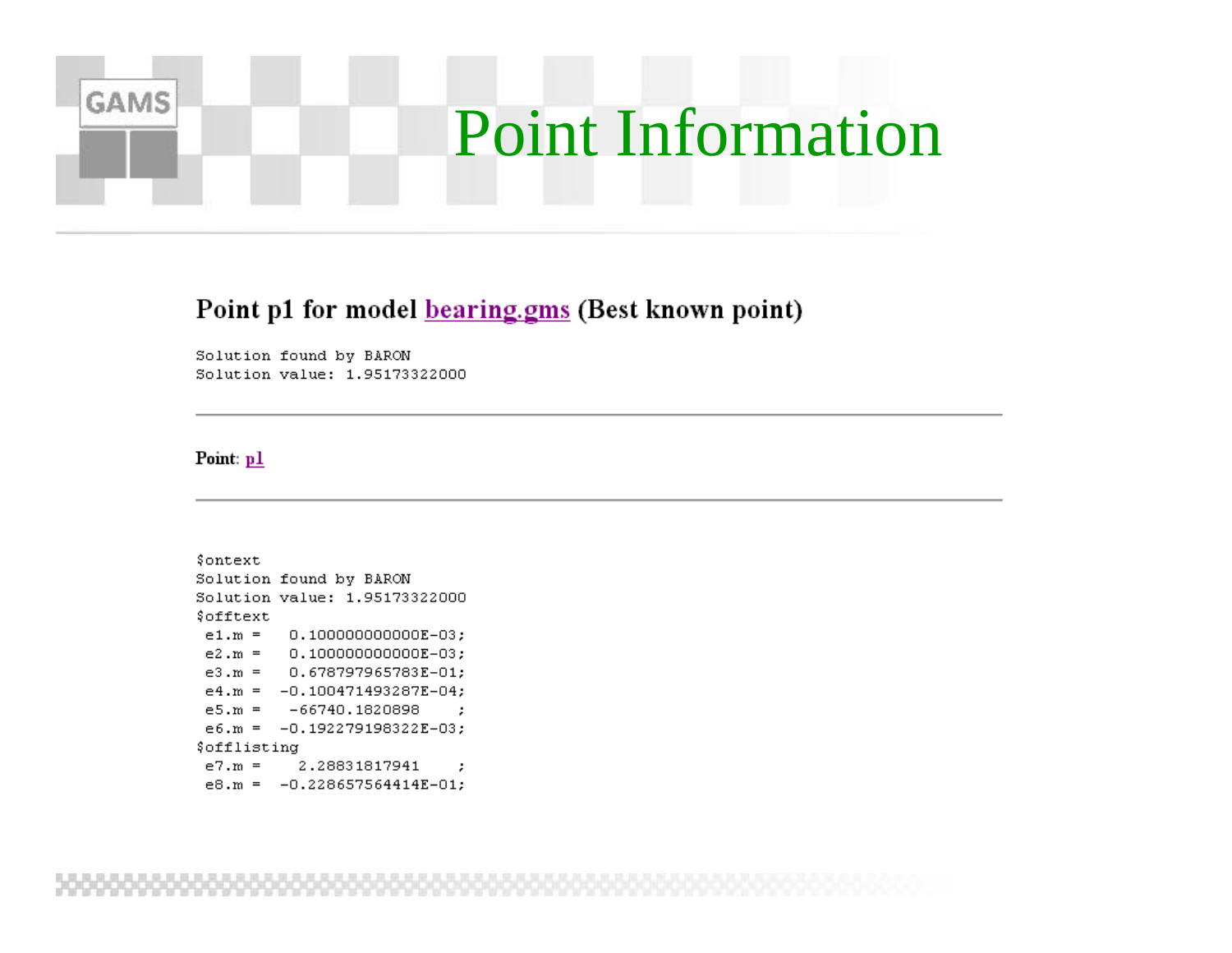## **Translation Service**

In order to use the GMS2XX translation service you have to attach your model to an email to our translation server at  $gms2xx(0)$  gamsworld org. You specify the language in the subject line, for example

Subject: GAMS

**GAMS** 

At the moment we support the following languages:

- $\bullet$  AMPL
- BARON
- $\bullet$  CplexLP
- $\bullet$  CplexMPS
- $\bullet$  GAMS
- $\bullet$  LGO
- $\bullet$  LINGO
- $\bullet$  MINOPT
- ALL (this creates scalar versions of all supported languages, listed above)

The attached model has to follow some conventions:

- The extension of the attached model is .gms
- The model is self contained, i.e. no \$include or \$batinclude
- No execution of external programs is allowed, i.e. no \$call or execute
- No file creation, i.e. no put files or \$echo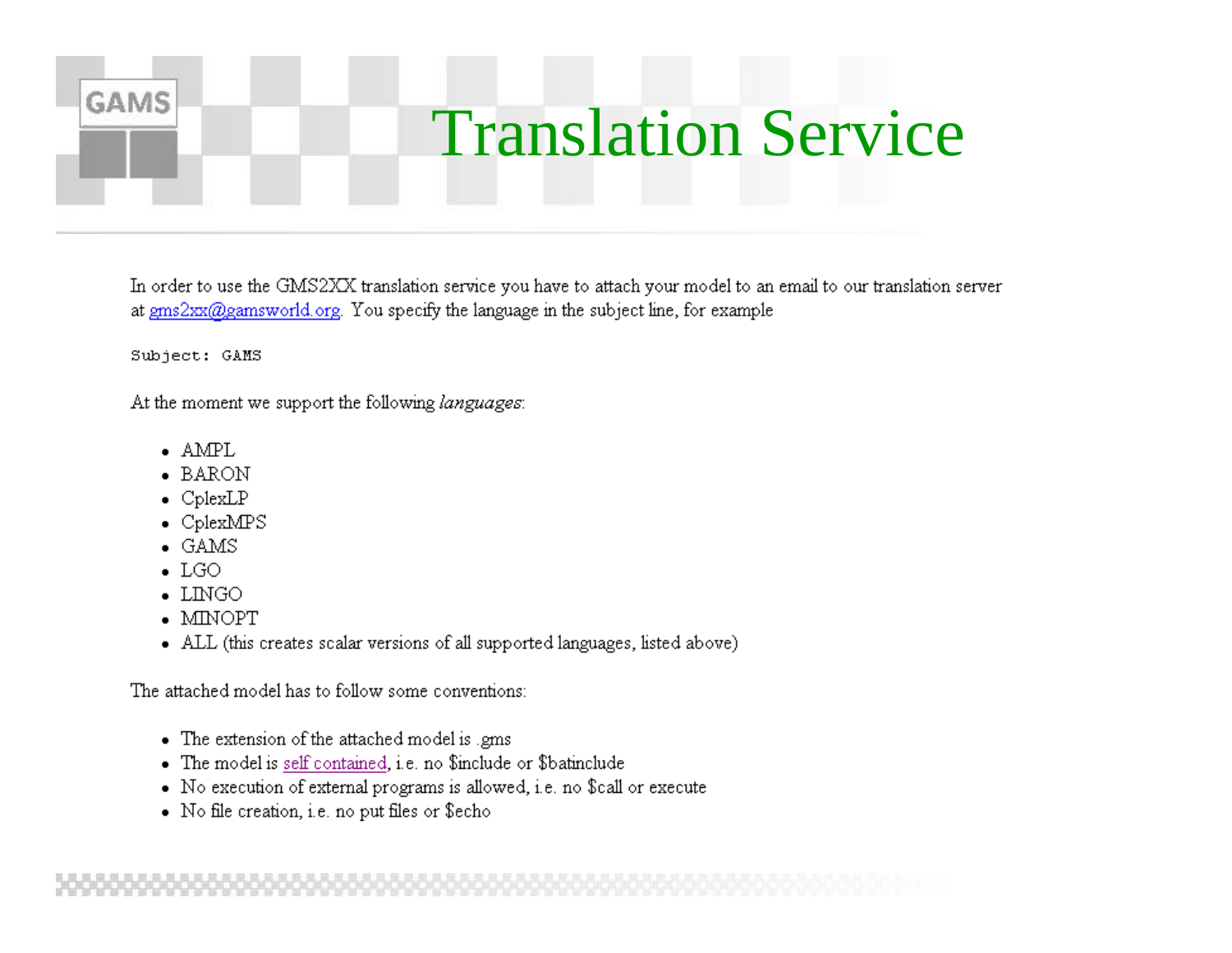### **GAMS** LGO Example

 $\ddot{}$ 

C.

 $\mathtt{C}$ 

C

```
C.
 Nonzero counts
      Total
              const
                         NL.
                                 DLL
         19
                 19
                          \circ\circC **** 8 bounds have been reset in file lgo.in
      Subroutine USER FCT(x, obj, objname, ctype, g, gname)
      implicit real*8 (a-h,o-z)
      DLL EXPORT USER FCT
      dimension x(7), ctype(6), g(6), gname(6)
      character*20 gname, objname
      integer*2 ctype
      objname=' '
      do i=1, 6gname (i) = 1end do
      q(1) = -0.225*x(1) - 0.153*x(2) - 0.162*x(3) - 0.225*x(4). - 0.162 \cdot x(5) - 0.126 \cdot x(6) + x(7)ctype(1) = 0g(2) = x(1) + x(2) + x(3) - 350ctype(2) = -1g(3) = x(4) + x(5) + x(6) - 600ctype(3) = -1
```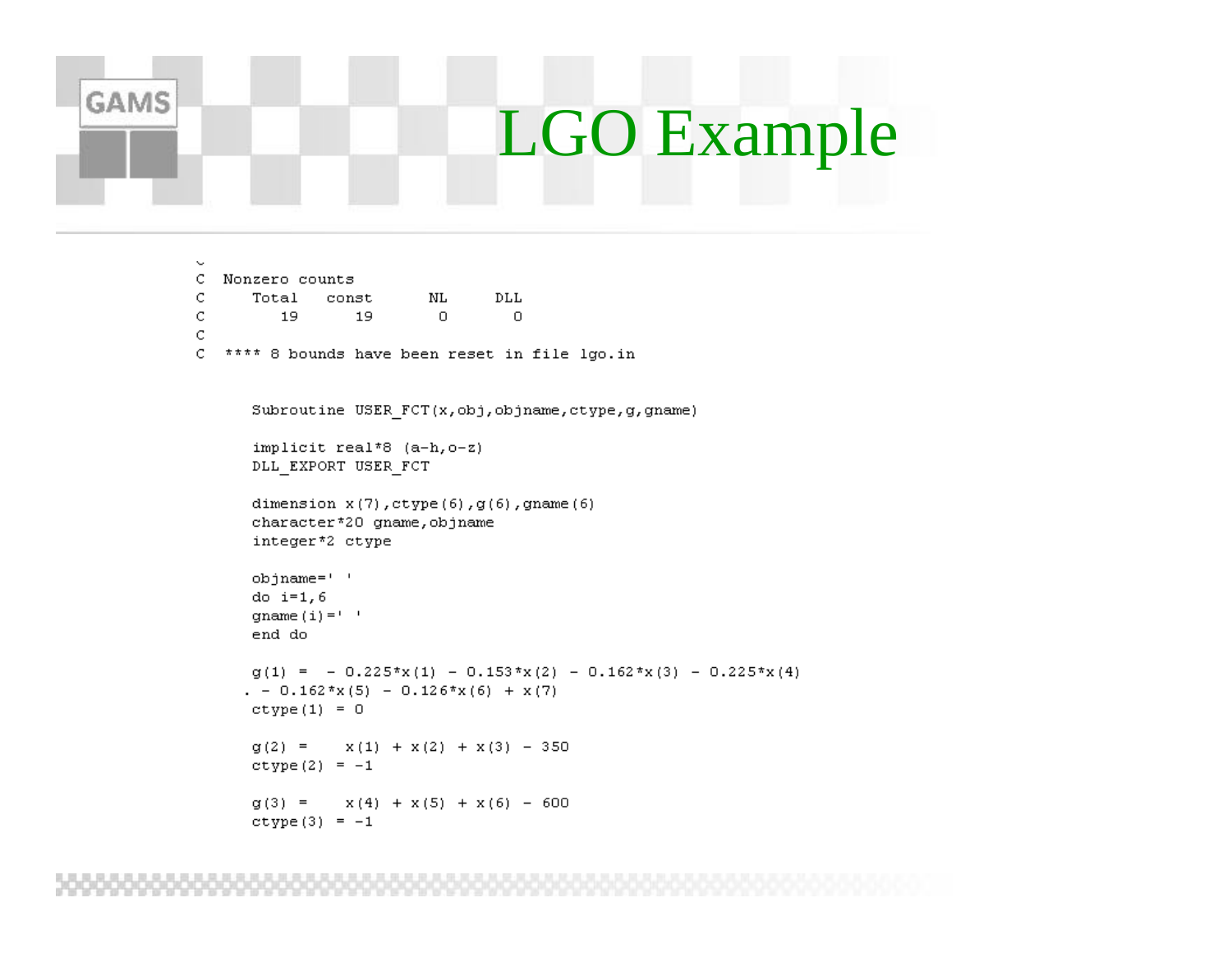## Lingo Example

| ÷      | FX                                            | r.<br>0 | r.<br>ο | U<br>Ω | U<br>Ω | U<br>Ω | U<br>ο | U | u |
|--------|-----------------------------------------------|---------|---------|--------|--------|--------|--------|---|---|
| ÷<br>٠ | Nonzero counts<br>Total<br>NL<br>DLL<br>const |         |         |        |        |        |        |   |   |
| ٠<br>, |                                               | 19      | 19      | n      |        |        |        |   |   |

#### MODEL:

**GAMS** 

- [Obj] MIN =  $x7$ ;
- $[e1]$  0.225\*x1 0.153\*x2 0.162\*x3 0.225\*x4 0.162\*x5 0.126\*x6 + x7  $= 0;$
- $[e2]$  $x1 + x2 + x3 \le 350$ ;
- $[e3]$  $X4 + x5 + x6 \le 600;$
- $[e4]$  $x1 + x4 > = 325$ ;
- $[e5]$  $x2 + x5 > = 300;$
- $x3 + x6 > = 275;$  $[e6]$
- $\theta$ Free $(x7)$ ;

End

Init:

End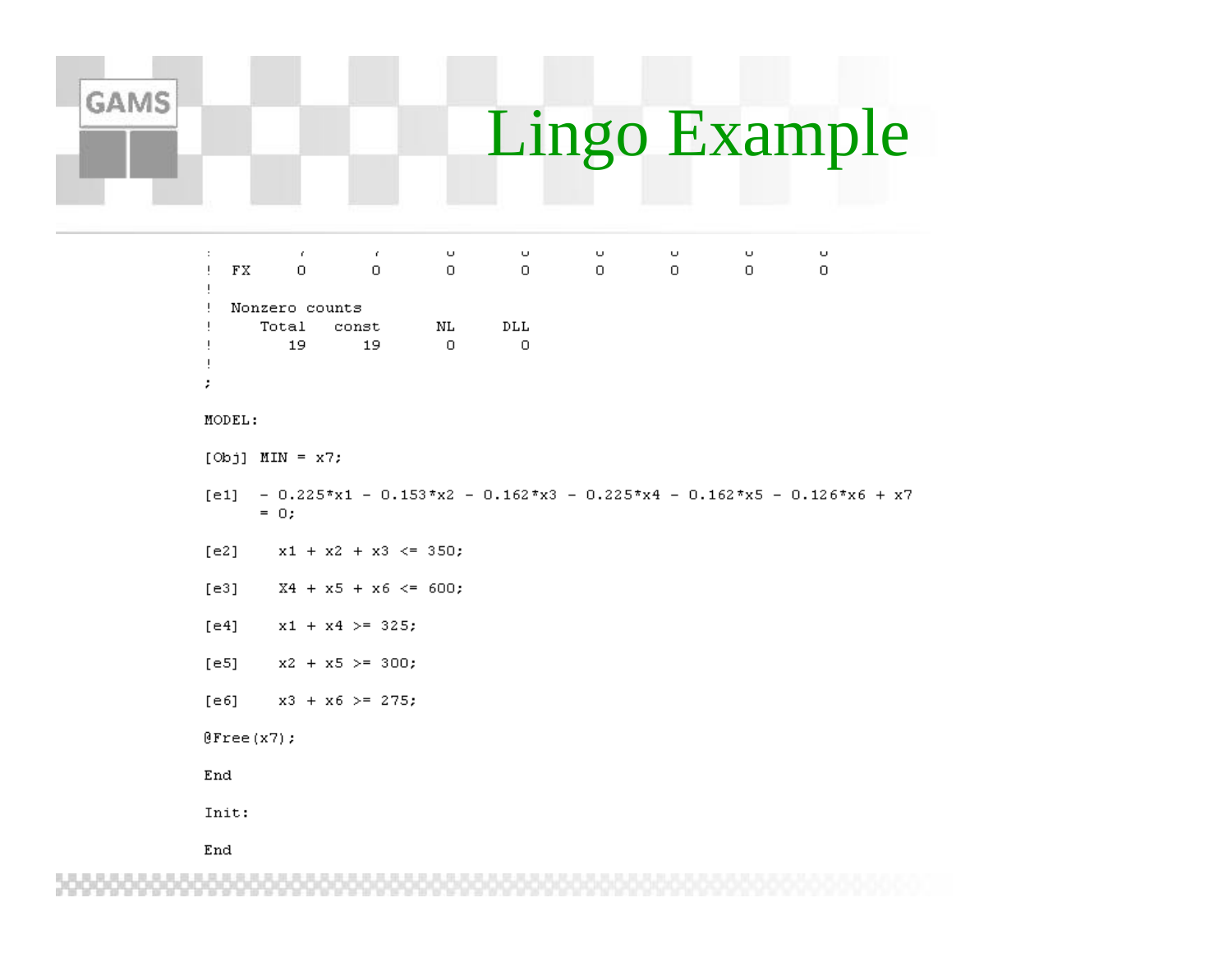## **GAMS Mailing List**

We set up a mailling list for exchanging all sorts of materials, problems, and questions concerning GLOBAL optimization problems.

To **subscribe** to the list send a message to global-1-request@gamsworld.org containing the word *subscribe* only in the subject line.

To **post** to the list after you subscribed send your mail to global- $1$ (@gamsworld.org.

You can **unsubscribe** anytime in a similar way: send a message to global-1-request@gamsworld.org containing the word *unsubscribe* only in the subject line.

To obtain more information about your options concerning the list, send a message to the list server account  $listar(\mathcal{Q})$  gamsworld org containing the word *help* only in the subject line.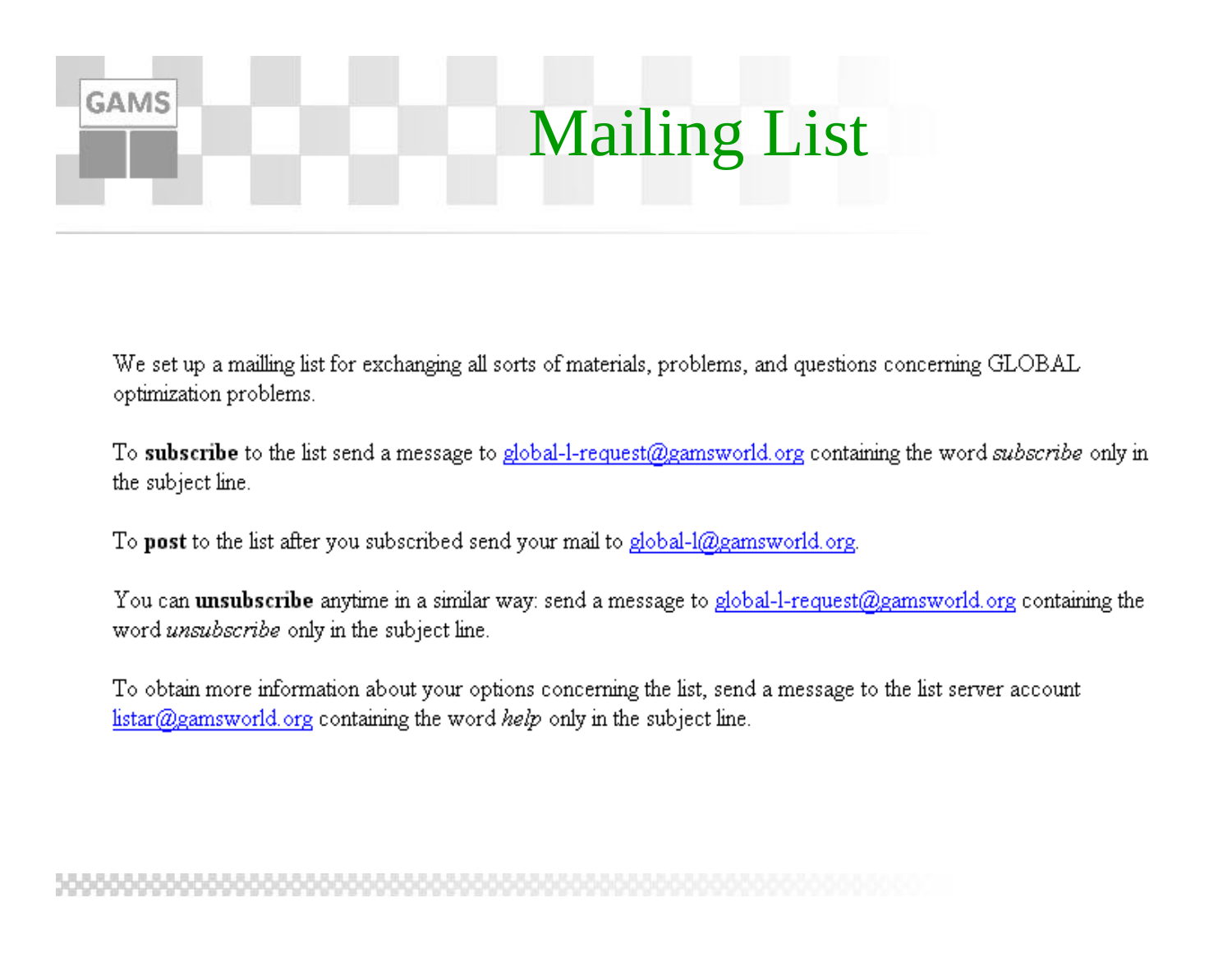## **GAMS** globallib.gms

The library also contains the GAMS model globallib.gms that helps organizing the models and points in the GLOBALLib. All models are matched with propper references to contributors, publications, and application areas.

The model also help to create batch execution scripts. For example, the following piece of GAMS code creates a batch script that runs models that come from the book "Handbook of Test Problems in Local and Global Optimization" by Floudas e.a. with solver OQGRG :

```
file frs batch run script / rs.bat /;
loop (m\fmr(m, "r1"),
  put frs "gams " m.tl:0 " nlp=oqgrg dnlp=oqgrg cns=oqgrq " /;
\mathbf{E}
```